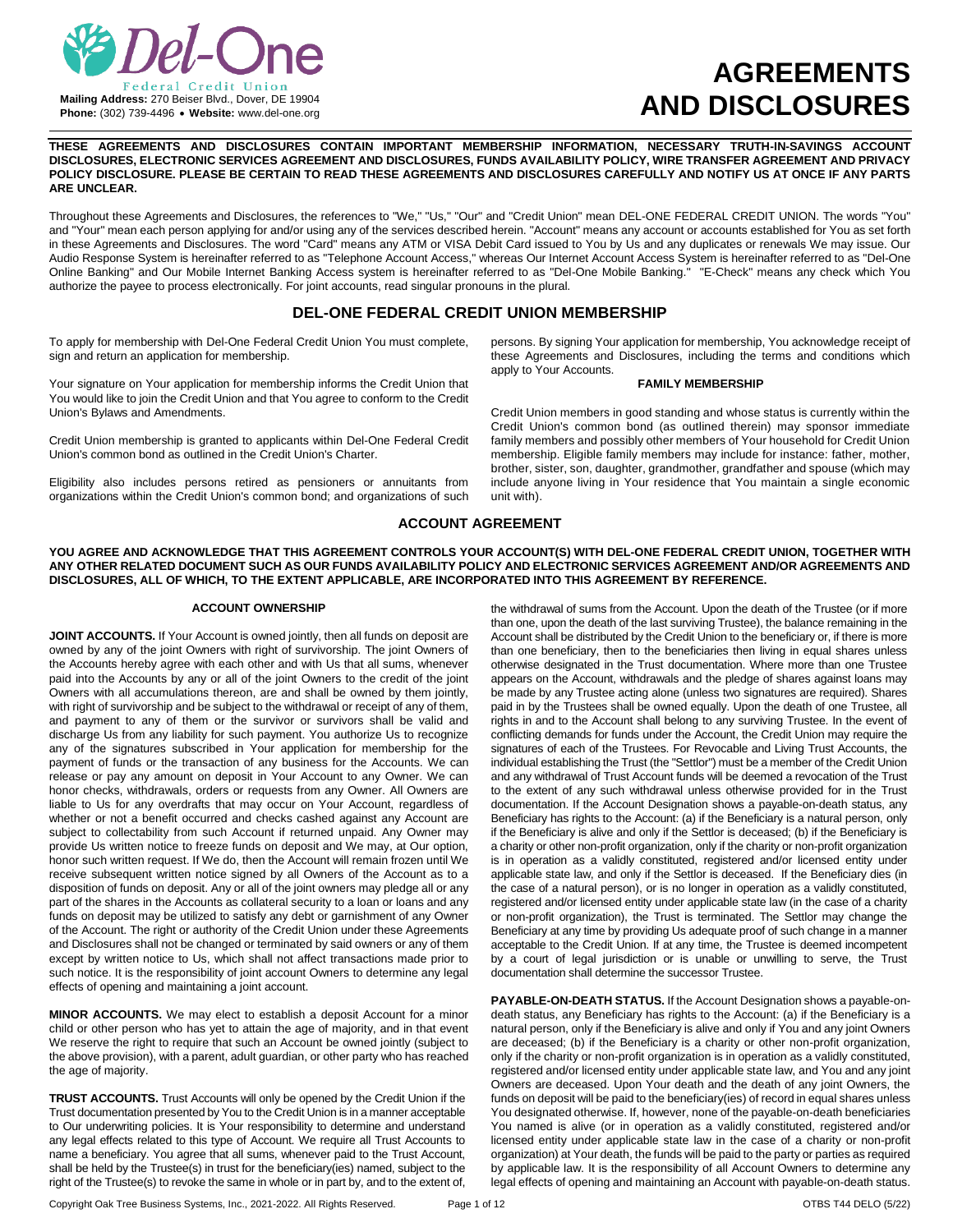# **ACCOUNT AGREEMENT (continued)**

**AUTHORIZED SIGNERS.** If You establish Your Account with authorized signers, or You subsequently appoint any authorized signers, You understand and agree that the Credit Union will not at any time be liable for the actions of such authorized signers and/or be obligated to ensure that their actions are in accordance with any instructions You have provided to them. Any appointment of an authorized signer, together with any subsequent revocation or change must be in writing and in a form acceptable to Us. It is Your responsibility to determine any legal effects related to Your appointing any authorized signers on Your Account.

**FIDUCIARY ACCOUNTS.** If Your Account is established as a fiduciary Account, You warrant that You are authorized to open a fiduciary Account and understand that such Accounts will only be opened by the Credit Union if the documentation presented by You to the Credit Union is in a manner acceptable to Our underwriting policies. In no event will the Credit Union be liable for the actions of the fiduciary and/or obligated to ensure that the fiduciary's actions are in accordance with any instructions that have been provided to them. It is Your responsibility to determine and understand any legal effects related to this type of Account.

**INDEMNITY.** You agree to indemnify and hold harmless the Credit Union and their successors and assigns, from any claim, action, liability, loss, damage or suit, arising out of any action or inaction on Our part in connection with these Agreements and Disclosures and/or Your failure to abide by its terms. In the event of any claim made by or against Us, We shall provide You with reasonable and timely notice of such claim, and thereafter You shall at Your own expense promptly defend, indemnify, protect and hold harmless the Credit Union against said claim or any loss or liability thereunder. In the event You fail to defend and/or indemnify and hold Us harmless, then in such instance We shall have full rights to defend, pay or settle said claim on Your behalf without notice to You and with full right of recourse against You for all fees, costs, expenses and payments made or agreed to be paid to discharge said claim. You further agree to pay all actual attorneys' fees necessary to enforce such provision. Such indemnity shall be unlimited in amount and duration and be binding upon and inure to the benefit of all parties, their successors, assigns and personal representatives.

**ARBITRATION AND WAIVER OF CLASS ACTION RELIEF. In the event of any controversy or claim arising out of or relating to these Agreements and Disclosures, or the breach thereof, and any other agreement, account, product, or service You have with the Credit Union, whether now or in the past (except for any credit subject to the Military Lending Act, or a consumer credit transaction secured by Your dwelling, including a home equity line of credit secured by Your principal dwelling), We may, at Our option, pursue Our remedies by filing a legal action to recover any amounts owed under these Agreements and Disclosures, or We may initiate arbitration proceedings.** 

**In the event of any controversy or claim arising out of or relating to these Agreements and Disclosures, or the breach thereof, and any other agreement, account, product, or service You have with the Credit Union, whether now or in the past, You shall, at Your option, pursue Your remedies by filing a small claims court action to recover any amounts owed under these Agreements and Disclosures, or You may initiate binding arbitration proceedings.**

**If any party elects arbitration as a means to resolve any such controversy or claim, such arbitration shall be administered by the American Arbitration Association in accordance with its Arbitration Rules, and judgment on the award rendered by the arbitrator(s) may be entered in any court having jurisdiction thereof. Claims shall be heard by a single arbitrator. The arbitration shall be governed by the laws of the state in which Our principal office is located, and arbitration shall take place in the area in which Our principal office is located. Time is of the essence for any arbitration described above. Arbitration hearings shall take place within 90 days of the request for arbitration, and awards shall be rendered within 60 days of the conclusion of the arbitration proceedings. Arbitrator(s) shall agree to these limits prior to accepting appointment. The arbitrators will have no authority to award punitive or other damages not measured by the prevailing party's actual damages, except as may be required by statute. The arbitrator(s) shall award to the prevailing party, if any, as determined by the arbitrators, all of their costs and fees. "Costs and fees" mean all reasonable pre-award expenses of the arbitration, including the arbitrators' fees, administrative fees, travel expenses, out-of-pocket expenses such as copying and telephone, court costs, witness fees, and attorneys' fees. Except as may be required by law, neither a party nor an arbitrator may disclose the existence, content, or results of any arbitration hereunder without the prior written consent of both parties.** 

**If You would like to opt-out, that is, if You would prefer not to participate in the Arbitration portion of this Arbitration And Waiver of Class Action Relief provision, You may opt-out by writing to Del-One Federal Credit Union, 270 Beiser Blvd., Dover, Delaware 19904, and informing Us of Your intention to opt-out. Any such opt-out must be received by Us no later than the 30th day** 

**following the date in which these Agreements and Disclosures were provided to You, and contain Your true and accurate name, address, Account number, and live signature.**

**YOU HEREBY WAIVE YOUR RIGHT TO ASSERT ANY CLAIMS AS PART OF A CLASS ACTION AND ACKNOWLEDGE THAT NO CLASS ACTION, CLASS-WIDE ARBITRATION, PRIVATE ATTORNEY GENERAL ACTION, OR OTHER PROCEEDING WHERE SOMEONE ACTS IN A REPRESENTATIVE CAPACITY, MAY BE PURSUED IN ANY ARBITRATION OR IN ANY COURT PROCEEDING, REGARDLESS OF WHEN THE CLAIM OR CAUSE OF ACTION AROSE OR ACCRUED, OR WHEN THE ALLEGATIONS OR FACTS UNDERLYING THE CLAIM OR CAUSE OF ACTION OCCURRED. YOU HEREBY WAIVE YOUR RIGHT TO A JURY TRIAL FOR THE RESOLUTION OF ANY AND ALL DISPUTES.**

**POWER OF ATTORNEY.** If You name a person to act as Your attorney-in-fact or agent in any way with Your Account, We are only obligated to deal with such person if We, in Our sole judgment, approve of the form of appointment and the supporting documentation.

**DEPOSIT OF ITEMS.** You may make deposits to Your Account using any method available from Us. Such methods may include deposits made in person, by mail, electronic means, and any other means that may become available. We have the right to refuse to accept any check or instrument for deposit at Our sole discretion. If You deposit an item and it is returned unpaid, We will debit Your Account for the amount of the item and charge You a fee. You will be liable to Us for the amount of any item You deposit which is returned unpaid, and in addition, will be responsible for any of Our costs and expenses incurred in the collection of such returned item from You, including reasonable attorneys' fees. Subject to Our Funds Availability Policy, You may not be able to withdraw funds from Your Account until We have received final settlement for any items deposited. If You make a deposit on a Saturday, Sunday, or a holiday, or after Our predetermined cut-off hour on business days, the deposit will be credited to Your Account as of the next business day.

**COLLECTION AND PROCESSING OF ITEMS.** In processing items You have deposited for collection, We are only Your agent and assume no responsibility beyond the exercise of ordinary care. Any item deposited is subject to final settlement in cash or credit. We may use any method We feel is appropriate to collect items, which may include use of a Federal Reserve Bank. We are not responsible for the acts of any third party We use for the collection of items including responsibility for lost items. If We use a local clearinghouse in the collection of items, You authorize Us to do so and to act in accordance with any applicable rules and regulations. We may permit You to withdraw funds from Your Account before final settlement has been made, however, if final settlement is not made, We have the right to charge Your Account or otherwise require You to repay such funds. In processing items presented for payment on Your Account, We will pay such items each business day based solely on an order of Our choosing. This means that the transactions may not be processed in the order in which they occurred and that You could incur multiple fees in a single day should there be insufficient funds to pay all items presented that day.

**OVERDRAFT PROTECTION.** To the extent permitted by law, You authorize Us to transfer funds from other Accounts You may have with Us in necessary multiples (or in such increments as We may from time to time determine) to Your Account to cover any overdraft. If You have a line of credit with Us, transfers will be made first from Your line of credit up to Your available credit limit, then from Your primary share Account, provided You have enough available funds in that Account, and then We may elect to pay such overdraft, subject to any preference You have indicated to Us for clearing any overdraft(s). Overdraft transfers are subject to a transfer fee. You hold Us harmless from any and all liability which might otherwise exist if a transfer does not occur.

**OVERDRAFTS.** You understand and agree that We may from time to time, and at Our sole discretion, pay certain items in order to cover an overdraft, and charge You a fee for doing so. You further understand that payment of any overdrafts will be made in an order of Our choosing. You hold Us harmless from any and all liability which might otherwise exist if We do not pay an overdraft. If You would like to opt-out, that is, if You would prefer We not pay any share draft that would overdraw Your share draft Account, You may opt-out by writing to Us at 270 Beiser Blvd., Dover, DE 19904 or by calling Us at (302) 739-4496, and informing Us of Your intention to opt-out.

**NOTICE OF RECEIPT OF ACH ITEMS.** Under the operating rules of the National Automated Clearing House Association which are applicable to ACH transactions involving Your account and as permitted by law, We are not required to give You next day notice of receipt of an ACH item, and We will not do so. We will continue to notify You of the receipt of payments in the periodic statements We provide to You.

**PROVISIONAL PAYMENT (ACH ORIGINATION).** Credits given by any Receiving Depository Financial Institution to the receiver with respect to any automated clearing house credit entries subject to Article 4A of the Uniform Commercial Code (UCC-4A), are provisional until the Receiving Depository Financial Institution has received final settlement through a Federal Reserve Bank, or has otherwise received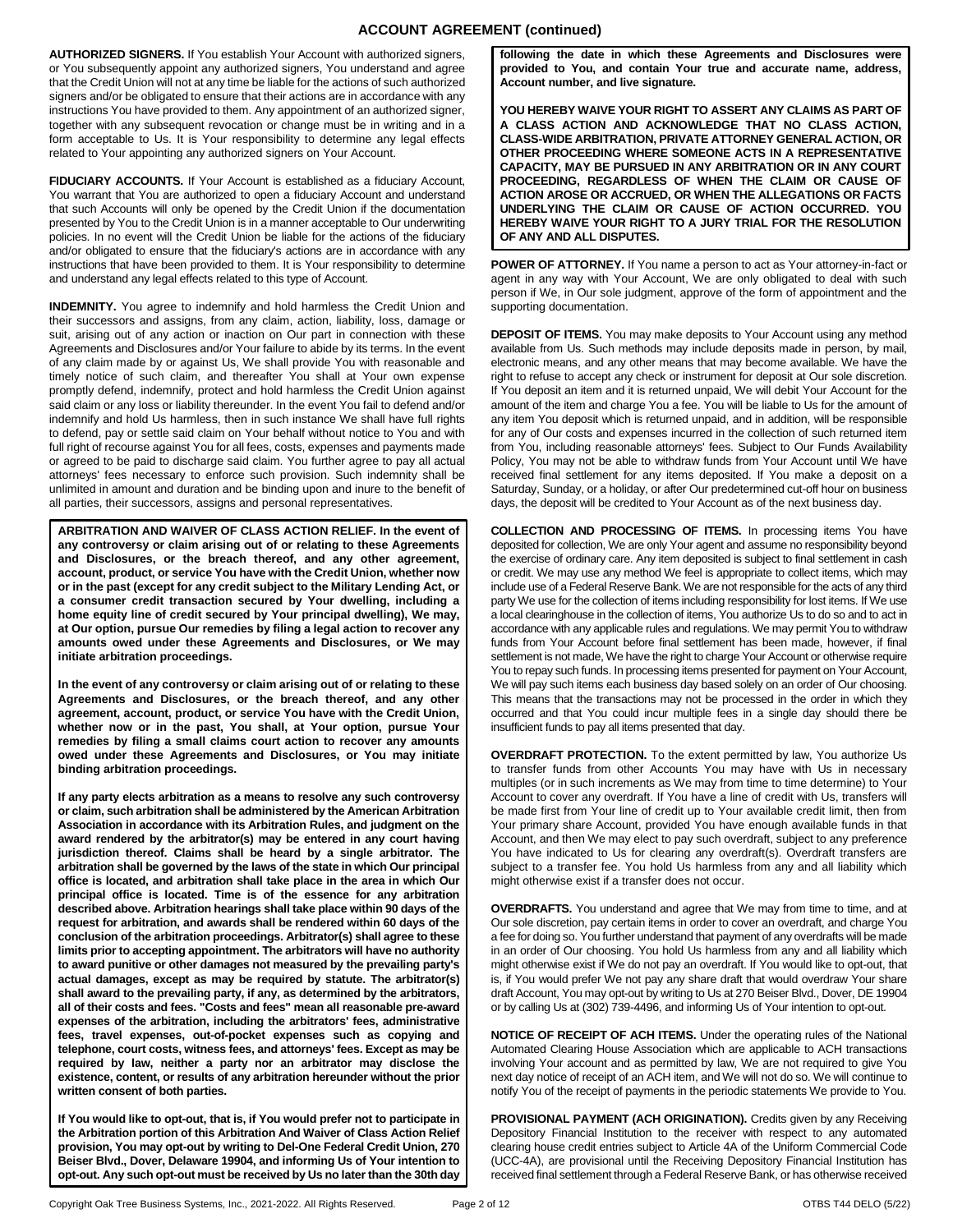## **ACCOUNT AGREEMENT (continued)**

payment as provided in §4A-403(a) of UCC-4A. If the Receiving Depository Financial Institution does not receive such final settlement or payment, then they shall be entitled to a refund from the receiver of the amount so credited, and We shall not be deemed to have paid the receiver the amount of such entry.

PROVISIONAL PAYMENT (ACH RECEIPT). Credit given by Us to You with respect to any automated clearing house credit entry is provisional until We receive final settlement for such entry through a Federal Reserve Bank. If We do not receive final settlement, You are hereby notified and agree that We are entitled to a refund of the amount credited to You in connection with such entry, and the party making payment to You via such entry (i.e., the originator of the entry) shall not be deemed to have paid You the amount of such entry.

**CHOICE OF LAW.** We may accept payments on Your behalf for Your account which have been transmitted through one or more Automated Clearing Houses ("ACH") and which are not subject to the Electronic Fund Transfer Act. Your rights and obligations with respect to such payments shall be construed in accordance with and governed by the laws of the State of Delaware as provided by the operating rules of the National Automated Clearing House Association, which are applicable to ACH transactions involving Your account.

**EXPENSES.** If We incur any costs or expenses as a result of any attachment, garnishment or levy against Your Account, You will reimburse Us for such costs or expenses or We may charge them to Your Account.

**INACTIVE OR DORMANT ACCOUNTS.** Inactive Accounts (Accounts with no withdrawals or deposits within a one-year period) may be subject to an Inactive Account Fee. If no activity occurs in Your account within the time period specified by applicable state law, the property in Your account may be subject to transfer to the appropriate state authority ("escheatment"). We have no liability if Your Account becomes dormant and is therefore subject to escheatment in accordance with applicable state law.

**LIEN IMPRESSMENT AND SET-OFF.** You agree that We may impress and enforce a statutory lien upon Your Accounts with Us to the extent You owe Us any money and We may enforce Our right to do so without further notice to You. We have the right to set-off any of Your money or property in Our possession against any amount You owe Us. The right of set-off and Our impressed lien does not extend to any Keogh, IRA or similar tax deferred deposit You may have with Us. If Your Account is owned jointly, Our right of set-off and Our impressed lien extends to any amount owed to Us by any of the joint Owners.

**CREDIT REPORTING NOTICE.** We may report information about Your account to credit bureaus. Late payments, missed payments, or other defaults on Your account may be reflected in Your credit report.

**MINIMUM BALANCE REQUIREMENTS, FEES AND SERVICE CHARGES.** You agree to pay Us any applicable fees or charges, and are responsible for any minimum balance requirements and deposit requirements called for in Our Agreements and Disclosures provided to You when You opened Your Account. In any case and with proper notice to You, fees, charges, balance requirements and deposit requirements may be changed by Us from time to time.

**SUSPENSION OF SERVICES.** We have the right to suspend the benefit of any Credit Union service at any time for reasonable cause. At Our discretion, We also have the right to pay any share draft presented for payment from Your Account after Your Account is closed or suspended and to recover such amount paid from You. Account services are available to those members in good standing with the Credit Union. We reserve the right to cancel or suspend services to a member who is not in good standing, which includes members that have: (a) a delinquent loan; (b) a primary share Account balance below the \$5.00 minimum; (c) an unresolved deposited returned check; (d) any unpaid and uncollected fees; or (e) a negative balance on an Account.

**ASSIGNABILITY.** You may not assign or transfer any interest in Your Account.

**AGREEMENTS AND DISCLOSURES.** The Agreements and Disclosures provided to You at the time You opened Your Account and referred to throughout this Agreement, contain: (a) a list of fees and charges applicable to Your Account; (b) the dividends and applicable Annual Percentage Yield (APY); (c) how dividends are credited or compounded; and (d) other pertinent information related to Your Account. Your Agreements and Disclosures may be amended by Us from time to time in a manner as prescribed by law.

**STOP PAYMENTS.** You may ask Us orally to stop payment on a share draft. For any such request to remain valid, however, You must also supply Us with a written request within 14 days after You make any such oral request. Stop payment requests are also subject to the terms and conditions of the Order For Stop Payment form related to any such request. Your request must be given to Us in a timely manner so that We have a reasonable opportunity to act on Your request. A written stop payment request is effective for six months. If at the end of 6 months You request Us to continue the stop payment order, that request will be treated as a new request. We are not liable if We pay a share draft which You have requested Us to stop payment on as long as We act in good faith and exercise ordinary care.

In any event, any damages that We might otherwise be liable for shall not exceed the amount of the involved share draft. If We do pay a share draft for which You have requested stop payment and as a result any other item is returned unpaid by Us due to nonsufficient funds, We are not liable for any consequences resulting from such action. If Your Account is a joint Account, any Owner of the Account may request a stop payment. Any release of a stop payment order must be made by the person who made the request. If You ask Us to stop payment on a preauthorized transfer, Your request will be processed under the provisions of Our Electronic Fund Transfer Agreement with You.

You may also ask Us to replace a lost, destroyed or stolen cashier's, teller or certified check and if You do, You agree to execute a declaration of loss and claim for reimbursement form together with any other documentation We may require, such as an affidavit. Regardless of the type of documentation presented to Us, the request must be in a form acceptable to the Credit Union and given to Us in a timely manner so that We have a reasonable opportunity to act on such request. Such declaration of loss and claim for reimbursement will not become effective until the later of: (a) the 90th day after the date of the check (or 90th day following the date of acceptance, in the case of a certified check); or (b) the date We receive the declaration of loss and claim for reimbursement together with any other required documentation.

**SHARE DRAFTS AND OTHER ACCOUNT ACCESS DEVICES.** Any share draft or other Account access device which does not meet Our standards for acceptance may be rejected by Us, whether such standards are established by law, regulation or Our own policy.

**POSTDATED, STALE OR OVERDRAFT SHARE DRAFTS.** You understand that postdating a share draft will have no effect on whether or not it is honored prior to or after the date of any such share draft. A stale share draft is any share draft received by Us that is dated 6 months or more prior to the date of receipt. We may pay or refuse to pay any postdated, stale or overdraft share draft, or other item presented for payment on Your Account without any liability.

SHARE DRAFT SAFEKEEPING. Share draft Safekeeping is automatic on Your Account and Your cancelled share drafts will not be returned to You. You understand that cancelled share drafts retained by Us are later destroyed after a reasonable period of time. If You subsequently request a copy of a share draft and We are unable to supply it, then We shall not be liable for any damage You may sustain in excess of the face amount of the involved share draft.

**PERIODIC STATEMENTS.** You will be provided with a periodic statement showing activity on Your Account. If You believe any statement reflects discrepancies, You must notify Us of such discrepancies within 30 days from the date We mailed the statement to You. If the discrepancy noted is the result of an electronic fund transfer, then the provisions of Our Electronic Fund Transfer Agreement with You will control resolution of the matter.

**AMENDMENTS.** This Agreement may be amended by Us at any time, in which case We will provide You with a notice of amendment as required by law or regulation.

**NOTIFICATION OF ADDRESS CHANGE.** You will notify Us promptly in writing with Your signature if You move or otherwise have a change of address. In the event We are unable to locate You, You agree to pay all fees associated with maintaining an invalid address in Our records and any costs and locator fees incurred in Our locating efforts.

**WAIVERS.** You agree and understand that Our failure or delay to exercise any right, remedy, power, or privilege available to Us pursuant to this Agreement shall not affect or disallow Our future exercise of that right, remedy, power or privilege.

**CONSENT TO RECORDING.** You provide Your express consent to Our monitoring and recording of conversations and other communications with You. Your consent applies to Our monitoring and recording of telephone conversations, electronic messages, electronic records, or other data transmissions between You and Us regarding Your Account or other products and services offered by Us.

**ELECTRONIC COMMUNICATIONS.** By applying for membership in the Credit Union, You authorize Us to send You, from time to time, and to the extent permitted by applicable law, electronic communications regarding the status of any share, share draft, and/or term Account(s) You maintain with Us. You also authorize Us to send You electronic communications regarding any other accounts You may maintain with Us from time to time including, but not limited to, loan accounts, credit line accounts, and credit card accounts. These electronic communications are sometimes referred to as "transactional or relationship messages."

You authorize Us to contact You using any wireless, cellular, mobile or other telephone number You have provided to Us on Your membership application, and at any wireless, cellular, mobile or other telephone number You may furnish to Us

Copyright Oak Tree Business Systems, Inc., 2021-2022. All Rights Reserved. Page 3 of 12 OTBS T44 DELO (5/22)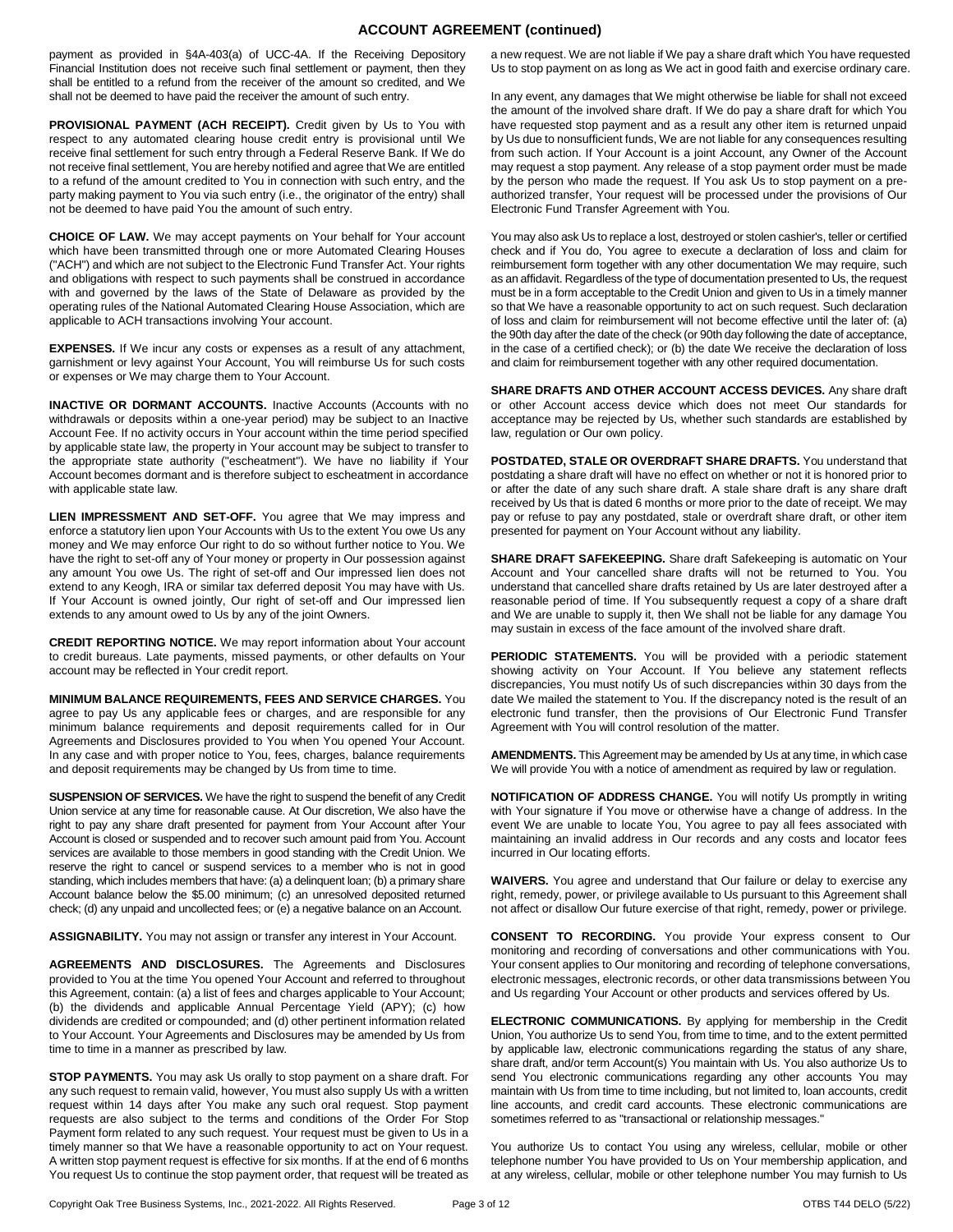## **ACCOUNT AGREEMENT (continued)**

or We may obtain for You in the future. We may contact You using any electronic means We choose, which may include but is not limited to, voice messages, text messages and other similar electronic methods of communication. If You have furnished Us with any e-mail address(es), You understand and agree that We may send You e-mail messages regarding Your Account(s) with Us from time to time. If You have or subsequently enter into any separate consent to receive electronic documentation form, any communications covered by such disclosure and consent shall be subject to the terms and conditions set forth in that disclosure and consent.

You understand that the nature of electronic communications is such that anyone with access to Your wireless, cellular, mobile or other telephonic

device or e-mail may be able to read or listen to such transactional or relationship messages from Us, and You agree that any person or party sending or leaving such messages shall have no liability for any consequences resulting from the interception of such messages by any other party. Without limitation, You also agree that You are responsible to pay all costs that You may incur as a result of any contact method We choose including, but not limited to, charges for telecommunications, wireless and/or internet charges.

**GOVERNING LAW.** This Agreement shall be governed by the laws of the State of Delaware, except to the extent that federal law controls.

## **ACCOUNT DISCLOSURES**

**THE FOLLOWING DISCLOSURES CONTAIN IMPORTANT INFORMATION AND THE TERMS AND CONDITIONS OF ANY ACCOUNT OR ACCOUNTS THAT YOU MAY HAVE WITH US AND ARE PROVIDED AS REQUIRED BY THE TRUTH-IN-SAVINGS ACT. WHEREVER USED, "APY" MEANS ANNUAL PERCENTAGE YIELD.**

#### **SPECIFIC TERMS APPLICABLE TO YOUR SHARE SAVINGS ACCOUNT**

**Variable Rate Information.** This Account is subject to a Variable Rate. For the current dividend rate and corresponding APY, refer to the accompanying Account Disclosure Rate Supplement which We have included with and made a part of this Disclosure.

**Minimum Balance Requirements.** The minimum balance required to open this Account is \$5.00. In order to earn the disclosed APY, You must maintain a balance that is at least equal to \$100.00 in Your Account each day. In order to avoid a fee, You must maintain a balance that is at least equal to \$250.00 in Your Account each day.

**Transaction Limitations.** During any calendar month, You may not make more than six pre-authorized or automatic transfer or telephonic order or instruction. No transfers may be made by check, draft, debit card, if applicable, or similar order to a third party. If You exceed these limitations, Your Account may be subject to closure by the Credit Union.

#### **SPECIFIC TERMS APPLICABLE TO YOUR IRA SHARE ACCOUNT**

**Variable Rate Information.** This Account is subject to a Variable Rate. For the current dividend rate and corresponding APY, refer to the accompanying Account Disclosure Rate Supplement which We have included with and made a part of this Disclosure.

**Minimum Balance Requirements.** No minimum balance requirements apply to this Account.

**Transaction Limitations.** Individual Retirement Accounts are subject to limitations and/or penalties imposed by the Internal Revenue Service. Please see Your IRA Agreement or Your tax advisor for additional information.

#### **SPECIFIC TERMS APPLICABLE TO YOUR CHRISTMAS CLUB ACCOUNT**

**Variable Rate Information.** This Account is subject to a Variable Rate. For the current dividend rate and corresponding APY, refer to the accompanying Account Disclosure Rate Supplement which We have included with and made a part of this Disclosure.

**Minimum Balance Requirements**. No minimum balance requirements apply to this Account.

**Transaction Limitations.** Once You establish Your Account, You may not make any withdrawals. Funds will be transferred to Your Share Savings Account on October 1st of each year.

**Additional Information.** During any calendar month, You may not make more than six pre-authorized or automatic transfer or telephonic order or instruction. No transfers may be made by check, draft, debit card, if applicable, or similar order to a third party. If You exceed these limitations, Your Account may be subject to closure by the Credit Union.

#### **SPECIFIC TERMS APPLICABLE TO YOUR VACATION CLUB ACCOUNT**

**Variable Rate Information.** This Account is subject to a Variable Rate. For the current dividend rate and corresponding APY, refer to the accompanying Account Disclosure Rate Supplement which We have included with and made a part of this Disclosure.

**Minimum Balance Requirements.** No minimum balance requirements apply to this Account.

**Transaction Limitations.** Once You establish Your Account, You may not make any withdrawals. Funds will be transferred to Your Share Savings Account on June 1st of each year.

**Additional Information.** During any calendar month, You may not make more than six pre-authorized or automatic transfer or telephonic order or instruction. No transfers may be made by check, draft, debit card, if applicable, or similar order to a third party. If You exceed these limitations, Your Account may be subject to closure by the Credit Union.

#### **SPECIFIC TERMS APPLICABLE TO YOUR MONEY MARKET ACCOUNT**

**Variable Rate Information.** This Account is subject to a Variable Rate. For the current dividend rate and corresponding APY, refer to the accompanying Account Disclosure Rate Supplement which We have included with and made a part of this Disclosure.

**Minimum Balance Requirements.** The minimum balance required to open this Account is \$5,000.00. In order to avoid a fee, You must maintain a balance at least equal to \$5,000.00 in Your Account each day.

**Transaction Limitations.** During any calendar month, You may not make more than six pre-authorized or automatic transfer or telephonic order or instruction. No transfers may be made by check, draft, debit card, if applicable, or similar order to a third party. If You exceed these limitations, Your Account may be subject to closure by the Credit Union.

#### **SPECIFIC TERMS APPLICABLE TO YOUR REWARDS CHECKING ACCOUNT**

**Tiered Variable Rate Information.** This Account is subject to a Tiered Variable Rate. For the current dividend rate and corresponding APY, refer to the accompanying Account Disclosure Rate Supplement which We have included with and made a part of this Disclosure.

**Minimum Balance Requirements.** The minimum balance required to open this Account is \$5.00.

**Additional Information.** In order to earn dividends at the disclosed rate in tier 1, You must: (a) consent to receive Your periodic statements electronically (estatements); (b) have direct deposits equal to \$100.00 during each qualification cycle, or have a Del-One loan balance transaction; and (c) make at least 10 signature-based debit transactions using Your Visa debit card (that post and clear Your Account as evidenced by Your monthly statement).

In order to earn dividends at the disclosed rate in tier 2, You must: (a) consent to receive Your periodic statements electronically (e-statements); (b) have direct deposits equal to \$500.00 during each qualification cycle, or have an aggregate total Del-One loan balance equal to \$5,000.00; and (c) make at least 15 signaturebased debit transactions using Your Visa debit card (that post and clear Your Account as evidenced by Your monthly statement).

In order to earn dividends at the disclosed rate in tier 3, You must: (a) consent to receive Your periodic statements electronically (e-statements); (b) have direct deposits equal to \$500.00 during each qualification cycle; (c) have an aggregate total Del-One loan balance equal to \$100,000.00 or an aggregate balance of \$100,00.00 in Del-One shares; and (d) make at least 15 signature-based debit transactions using Your Visa debit card (that post and clear Your Account as evidenced by Your monthly statement).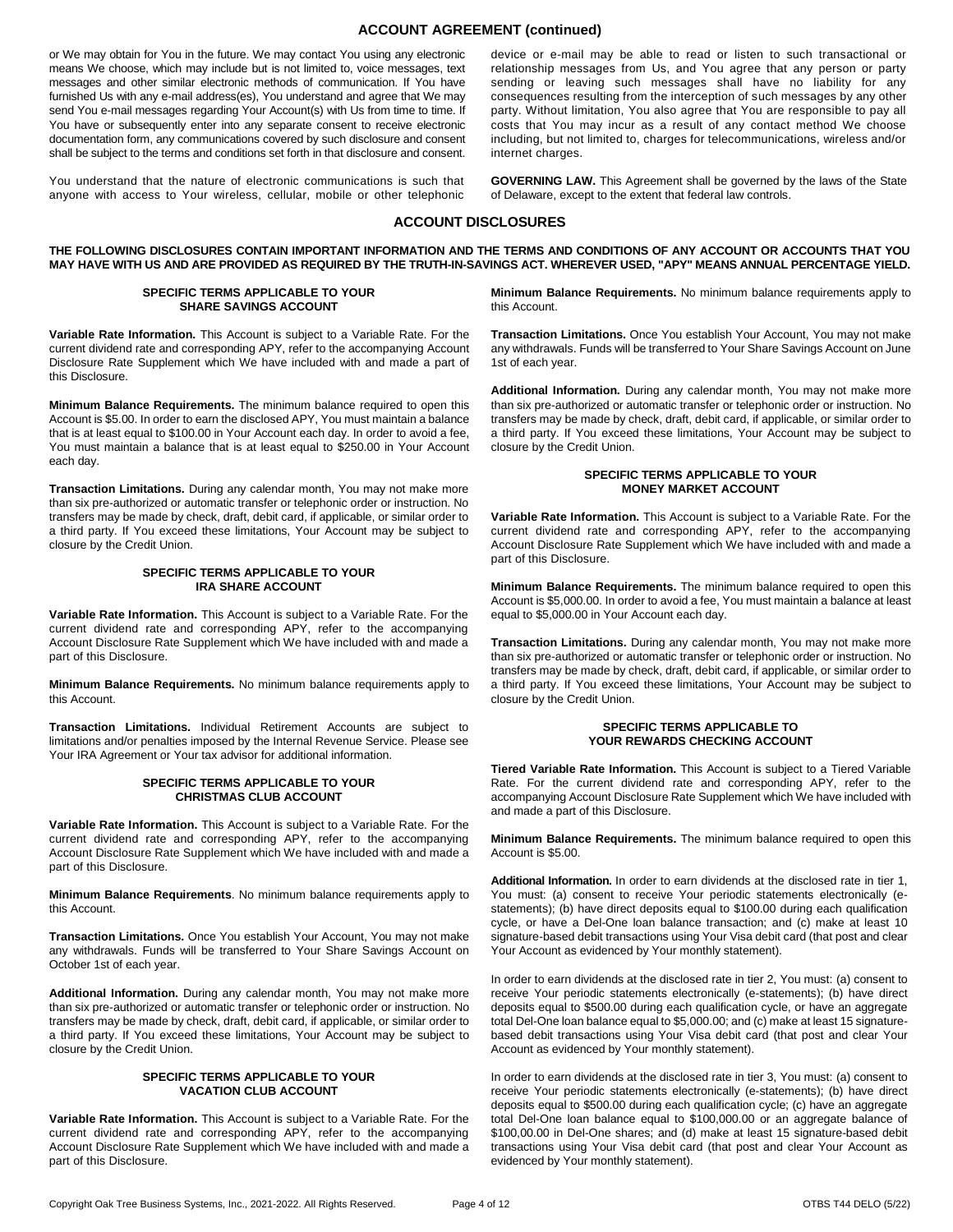## **ACCOUNT DISCLOSURES (continued)**

Each qualification cycle will begin on the last business day of the preceding month, and end on the last business day of the current month ("qualification cycle").

#### **SPECIFIC TERMS APPLICABLE TO YOUR REGULAR CHECKING ACCOUNT**

**Variable Rate Information.** This Account is subject to a Variable Rate. For the current dividend rate and corresponding APY, refer to the accompanying Account Disclosure Rate Supplement which We have included with and made a part of this Disclosure.

**Minimum Balance Requirements.** The minimum balance required to open this Account is \$5.00. In order to earn the disclosed APY, You must maintain a balance that is at least equal to \$500.00 in Your Account each day.

#### **SPECIFIC TERMS APPLICABLE TO YOUR STUDENT CHECKING ACCOUNT**

**Variable Rate Information.** This Account is subject to a Variable Rate. For the current dividend rate and corresponding APY, refer to the accompanying Account Disclosure Rate Supplement which We have included with and made a part of this Disclosure.

**Minimum Balance Requirements.** The minimum balance required to open this Account is \$5.00. In order to earn the disclosed APY, You must maintain a balance that is at least equal to \$500.00 in Your Account each day.

#### **SPECIFIC TERMS APPLICABLE TO YOUR SHARE CERTIFICATE AND IRA SHARE CERTIFICATE ACCOUNTS**

**Fixed Rate Information.** These Accounts are subject to a Fixed Rate. For the current dividend rate and corresponding APY, refer to the accompanying Account Disclosure Rate Supplement which We have included with and made a part of this Disclosure.

**Minimum Balance Requirements.** For the minimum balance required to open these Accounts, refer to the accompanying Account Disclosure Rate Supplement. You must maintain a balance equal to the minimum balance required to open Your Account each day to obtain the disclosed APY and to keep Your Account open.

**Transaction Limitations.** Once Your Account is established, You may not make additional deposits prior to the Maturity Date. Individual retirement accounts (IRAs) are also subject to limitations and/or penalties imposed by the Internal Revenue Service. Please see Your IRA Agreement or Your tax advisor for additional information.

**Maturity Date.** Your Account will mature after the term indicated on the accompanying Account Disclosure Rate Supplement.

**Early Withdrawal Provisions.** We will impose a penalty if You withdraw any of the principal funds before the maturity date. For Accounts with a term to maturity equal to or less than 6 months, the penalty imposed will equal 31 days' dividends. For Accounts with a term to maturity equal to 12 months, the penalty imposed will equal 91 days' dividends. For Accounts with a term to maturity equal to or greater than 18 months, the penalty imposed will equal 181 days' dividends.

**Renewal Policies.** Your Account will renew automatically at maturity. You will have a grace period of 10 calendar days to make deposits into or withdrawals from Your Account without penalty.

#### **SPECIFIC TERMS APPLICABLE TO YOUR SHARE BUILDER CERTIFICATE ACCOUNTS**

**Fixed Rate Information.** These Accounts are subject to a Fixed Rate. For the current dividend rate and corresponding APY, refer to the accompanying Account Disclosure Rate Supplement which We have included with and made a part of this Disclosure.

**Minimum Balance Requirements.** For the minimum balance required to open these Accounts, refer to the accompanying Account Disclosure Rate Supplement. You must maintain a balance equal to the minimum balance required to open Your Account each day to obtain the disclosed APY and to keep Your Account open.

**Transaction Limitations.** Once Your Account is established, You may make additional deposits into Your Account that are equal to or greater than \$50.00, Your balance may never exceed \$500.00.

**Maturity Date.** Your Account will mature after the term indicated on the accompanying Account Disclosure Rate Supplement.

**Early Withdrawal Provisions.** We will impose a penalty if You withdraw any of the principal funds before the maturity date. For all Accounts, the penalty imposed will equal 91 days' dividends.

**Renewal Policies.** Your Account will renew automatically at maturity. You will have a grace period of 10 calendar days to make deposits into or withdrawals from Your Account without penalty.

#### **SPECIFIC TERMS APPLICABLE TO YOUR BUMP RATE AND IRA BUMP RATE CERTIFICATE ACCOUNTS**

**Fixed Rate Information.** These Accounts are subject to a Fixed Rate. For the current dividend rate and corresponding APY, refer to the accompanying Account Disclosure Rate Supplement which We have included with and made a part of this Disclosure. Once Your Account is established, You may instruct Us to increase Your dividend rate to a level that is commensurate with a new Bump Rate Certificate Account having a comparable term to maturity as Your Account. Such increase will apply to the remaining term of Your Account. You may only increase Your interest rate once during the term of Your Account.

**Minimum Balance Requirements.** For the minimum balance required to open these Accounts, refer to the accompanying Account Disclosure Rate Supplement. You must maintain a balance equal to the minimum balance required to open Your Account each day to obtain the disclosed annual percentage yield and to keep Your Account open.

**Transaction Limitations.** Once Your Account is established You may not make additional deposits into Your Account prior to the Maturity Date.

**Maturity Date.** Your Account will mature after the term indicated on the accompanying Account Disclosure Rate Supplement.

**Early Withdrawal Provisions.** We will impose a penalty if You withdraw any of the principal funds before the maturity date. For all Accounts, the amount of the penalty imposed will equal 181 days' dividends.

**Renewal Policies.** Your Account will renew automatically at maturity. You will have a grace period of 10 calendar days to make deposits into or withdrawals from Your Account without penalty.

#### **GENERAL TERMS APPLICABLE TO ALL ACCOUNTS**

**Member in Good Standing.** The Account services described in these Agreements and Disclosures are available to those members in good standing with the Credit Union. We reserve the right to suspend services to a member who is not in good standing, which includes members that have:

- a delinquent loan.
- a primary share Account balance below the \$5.00 minimum.
- an unresolved deposited returned check.
- unpaid and uncollected credit union fees.
- a negative balance on an Account.

**Minimum Balance Requirements.** To be a member and maintain Accounts with Us You must purchase 1 share in the Credit Union. The par value of a share in this Credit Union is \$5.00. If the balance in Your primary share Account drops below 1 share (\$5.00), at any time, We may, at Our option, close Your Account.

**Nonsufficient Funds Returns.** Any share draft or pre-authorized transfer, or transaction made through the use of a debit card, or other electronic means, as is applicable (including any in-person transaction), that is presented to Us for payment on Your Account when Your Account lacks sufficient collected funds to pay any such item may, at Our option, be returned for nonsufficient funds (NSF) or We may honor any such item and charge You a fee for doing so.

**Overdraft Balance Calculation.** When processing transactions that debit or credit Your Account, We start each Business Day with Your final Account balance from the preceding Business Day. The final balance takes into Account all of the debit and credit transactions that were settled that Business Day pursuant to Our Funds Availability Policy, as well as any other debits or credits to Your Account that were finally settled that day, as described above in the "Deposit of Items" and "Collection and Processing of Items" sections of the Account Agreement. This starting balance at the beginning of a Business Day (the preceding Business Day's final balance) is sometimes referred to as Your "actual balance."

As credits and debits to Your Account are received by Us, We add them to and subtract them from Your actual balance. Examples of credits include, but are not limited to, electronic direct deposits, check deposits, ACH credits that have settled that day, and cash deposits made to one of Our tellers. Examples of debits include, but are not limited to, checks drawn on Your Account that are presented to Us for payment together with such checks that are returned unpaid and subsequently represented for payment, electronic fund transfer (EFT) debit transactions (such as preauthorized payments and settled EFT debits) and all reinitiated electronic fund transfer (EFT) debit transactions (such as preauthorized payments), memoposted EFT debits (EFT debits that We have authorized but which have not been

Copyright Oak Tree Business Systems, Inc., 2021-2022. All Rights Reserved. Page 5 of 12 OTBS T44 DELO (5/22)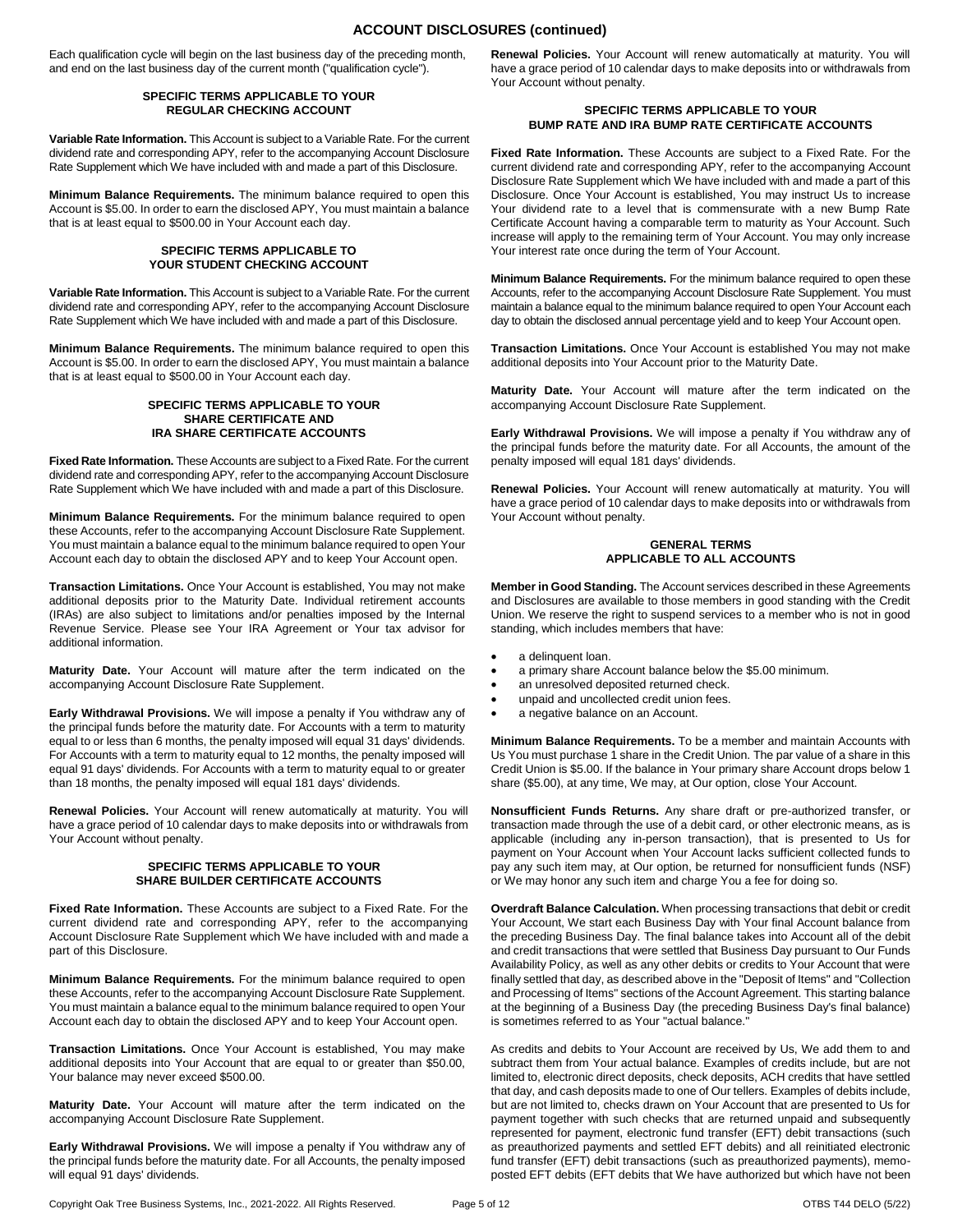## **ACCOUNT DISCLOSURES (continued)**

settled) and all Credit Union fees and charges. As noted above, these examples are not an exhaustive list and should not be construed as such. The result of this calculation at any given point in time is called Your "available balance."

For the purpose of determining whether an overdraft has occurred, We use Your available balance. First, We add all of the settled credit transactions to the beginning actual balance. Then, We subtract all of the debit transactions that settled that day. We also subtract all of the pending debit transactions. This determines the available balance for overdraft purposes. Each debit transaction that We process when Your Account has, or will have, a negative available balance is an overdraft, subject to an overdraft charge.

Subject to applicable law, You are responsible for paying any overdraft fees and charges assessed in connection with Our payment of an overdraft, as well as any NSF fees charged to Your Account when We dishonor and return an item for nonsufficient funds. It is Your responsibility to know Your Account balance, and if You have any questions You should contact a Credit Union representative.

**Additional Transaction Limitations.** For all Accounts (except share draft Accounts), the Credit Union reserves the right to require a member intending to make a withdrawal to give written notice of such intent not less than 7 days and not more than 60 days before any such withdrawal.

**Withdrawal of Dividends Prior to Maturity.** For all term Accounts, the Annual Percentage Yield assumes that dividends remain on deposit until maturity. A withdrawal will reduce earnings

**Variable Rate Information.** For all variable-rate Accounts, the dividend rate and APY may change at any time based on the determination of the Credit Union's Board of Directors.

**Nature of Dividends.** All dividends are paid from current income and available earnings, after required transfers to reserves at the end of a dividend period.

**Compounding and Crediting.** For all dividend-bearing Accounts, dividends will be earned daily for each day on which Your balance exceeds the minimum balance requirement for Your Account. The dividend period is Monthly, and dividends will be compounded and credited to Your Account Monthly.

**Balance Computation Method.** For all dividend-bearing Accounts, dividends are calculated by the daily balance method which applies a daily periodic rate to the balance in the Account each day.

For all dividend bearing Accounts, accrued but uncredited dividends will not be paid at the time You close Your Account.

**Accrual on Noncash Deposits.** For all dividend-bearing Accounts, dividends will begin to accrue on the business day that You place noncash items (e.g. checks) into Your Account.

**Fees and Charges.** Any fees and charges applicable to Your Account are disclosed on the accompanying schedule of fees and charges provided in conjunction with these Agreements and Disclosures.

## **ELECTRONIC SERVICES AGREEMENT AND DISCLOSURE**

**THIS IS YOUR ELECTRONIC SERVICES AGREEMENT AND DISCLOSURE. IT INCLUDES FEDERAL STATEMENTS AS REQUIRED BY THE ELECTRONIC FUND TRANSFER ACT (15 U.S.C. SECTION 1693 ET SEQ) AND ANY SPECIAL INSTRUCTIONS REGARDING THE USE OF YOUR AUTOMATED TELLER MACHINE (ATM) AND/OR VISA DEBIT CARD ("CARD"), OUR AUDIO RESPONSE SYSTEM ("TELEPHONE ACCOUNT ACCESS"), OUR INTERNET ACCOUNT ACCESS SYSTEM ("DEL-ONE ONLINE BANKING"), OUR MOBILE INTERNET BANKING ACCESS SYSTEM ("DEL-ONE MOBILE BANKING"), EACH WITH THEIR CORRESPONDING PERSONAL IDENTIFICATION NUMBER (PIN) OR ACCESS CODE, AND ANY CHECKS YOU AUTHORIZE TO BE PROCESSED ELECTRONICALLY ("E-CHECK").**

**ATM CARD, VISA DEBIT CARD, TELEPHONE ACCOUNT ACCESS, DEL-ONE ONLINE BANKING, DEL-ONE MOBILE BANKING AND E-CHECK AGREEMENT.** This Agreement applies to any electronic fund transfer made to or from Your Account(s) by You or by any user who has access to Your Account with actual, apparent or implied authority for use of Your Account. Electronic fund transfers to and from Your Account can be made through the use of, but may not be limited to the following: (a) Your Card in Automated Teller Machines (ATMs) or at any place that it is honored including those transactions made through the use of the appropriate PIN in conjunction with Your Card; (b) Our Telephone Account Access system; (c) Our Del-One Online Banking system; (d) Our Del-One Mobile Banking system; and (e) any check which You authorize the payee to process electronically. An electronic fund transfer is any transfer of funds which is performed through the use of Your Card, Our Telephone Account Access system, Our Del-One Online Banking system, Our Del-One Mobile Banking system, E-Check or other electronic device. You understand that Your Card and any Personal Identification Numbers (PINs) or Access Codes are issued by Us and are not transferable. The use of Your Card, PIN and/or any other Account access device is subject to the following terms. You agree: (a) to abide by Our rules and regulations as amended related to the use of Your Card, PIN and/or other Account access device; (b) that We may follow all instructions given to Machines; (c) not to use Your Card for illegal transactions including, but not limited to, advances made for the purpose of gambling and/or wagering where such practices are in violation of applicable state and/or federal law; and (d) that each withdrawal by You or by any authorized user of Your Card or PIN may be charged to Your share or share draft Account, as appropriate, and will be treated as though it were a share withdrawal except that: (1) We may charge withdrawals to Your share Account in any order We determine; and (2) We cannot honor stop payment requests on ATM and POS withdrawals.

We may, but are under no obligation to do so, process an Electronic Fund Transfer that exceeds the balance in Your share and/or share draft Account. In the event that any such transfer occurs, You agree to immediately pay Us the overdrawn amount and to the extent permitted by law, any associated fees and charges. For security reasons there are limits on the number of transactions that may be processed each day.

**ISSUANCE OF PERSONAL IDENTIFICATION NUMBERS AND ACCESS CODES.** You will choose a Personal Identification Number (PIN) to be used in conjunction with Visa Debit card transactions, and separate Access Codes to be used in conjunction with Telephone Account Access, and Del-One Online Banking. Your use of Your PIN or Access Code is Your authorization to Us to withdraw funds from Your share Account or Your share draft Account to cover such transactions.

**OTHER AGREEMENT.** If electronic fund transfer transactions involve other agreements You have with Us, the terms of those agreements will apply as well.

**BUSINESS DAYS.** Every day is a business day except Saturdays, Sundays and holidays.

**DELAYED FUNDS AVAILABILITY NOTICE.** Subject to Our Delayed Funds Availability Policy, deposits made at Del-One Federal Credit Union locations may not be posted to Your Account until they are received and verified by Us. All deposited items are removed from machines each business day. We are not responsible for delays in deposit posting due to improper identification on the deposit envelope. See Our Funds Availability Policy Disclosure for Our policy regarding the availability of Your deposits.

#### **TYPES AND LIMITATIONS OF SERVICES**

**ATM CARD TRANSACTIONS.** You may use Your Card in conjunction with Your PIN in any of Our network of ATMs and such other machines or facilities as We may designate, to deposit cash and checks to Your share and share draft Account(s). You may also use Your Card in conjunction with Your PIN in any of Our network of ATMs and such other machines or facilities as We may designate, to withdraw cash from Your share and share draft Accounts not to exceed \$500.00 per day (share, share draft, and line of credit combined), subject to the available funds in Your Account. In addition, You may transfer funds between Your share and share draft Accounts, subject to the available funds in Your Account, and make miscellaneous inquiries on Your share and share draft Accounts with Us.

**VISA DEBIT CARD TRANSACTIONS.** You may use Your Card in conjunction with Your PIN in any of Our network of ATMs and such other machines or facilities as We may designate, to deposit cash and checks to Your share and share draft Account(s). You may also use Your Card in conjunction with Your PIN in any of Our network of ATMs and such other machines or facilities as We may designate to make the following transactions: (a) withdraw cash from Your share and share draft Account(s); (b) transfer funds between Your share and share draft Account(s); and (c) make balance inquiries on Your share and share draft Account(s) with Us. You may also use Your Card in conjunction with Your PIN to purchase goods and services ("POS") at any business establishment where the Card is accepted.

ATM withdrawals may not exceed \$600.00 per calendar day (share, share draft and line of credit combined), subject to the available funds in Your Account. POS transactions may not exceed \$2,500.00 per calendar day (share, share draft and line of credit combined), subject to the available funds in Your Account.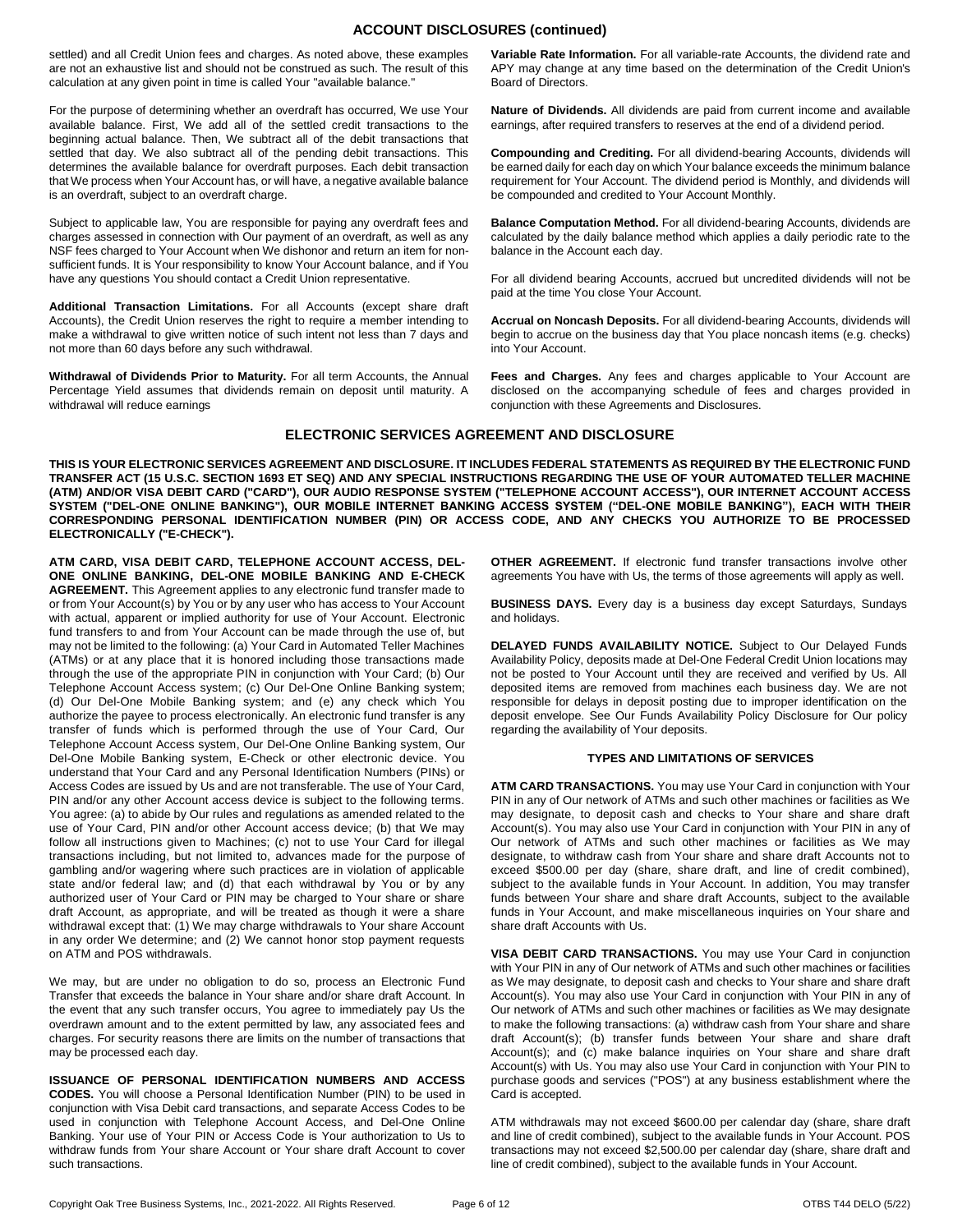## **ELECTRONIC SERVICES AGREEMENT AND DISCLOSURE (continued)**

**TELEPHONE ACCOUNT ACCESS TRANSACTIONS.** You may use Telephone Account Access in conjunction with Your Access Code and a touch tone telephone for the following services: (a) transfer funds between Your share and share draft Account(s), and credit line account(s); (b) make payments on Credit Union loans You have with Us; (c) make a check withdrawal from Your share or share draft Account(s); (d) take advances on Your line of credit with Us; and (e) make miscellaneous inquiries on Your Credit Union deposit and loan balances, deposits, withdrawals and transactional information. Telephone Account Access operates 24 hours every day. If You attempt to use the system and are told that "the system is not available," please try again later when service is restored.

You may also use the Telephone Account Access platform to access the Cross-Account Transfers service and transfer funds to or otherwise receive funds from other party(ies) who are also members of the credit union. For information about the types of transfers and the limitations imposed on such transfers, please refer to the separate agreement which governs the terms and conditions of the Cross-Account Transfer service.

**DEL-ONE ONLINE BANKING TRANSACTIONS.** You may use Del-One Online Banking in conjunction with Your Access Code, an internet connection and a personal computer for the following services: (a) transfer funds between Your share and share draft Account(s), and credit line account(s); (b) make payments on Credit Union loans You have with Us; (c) access the separate bill payment service; (d) take advances on Your line of credit with Us; and (e) make miscellaneous inquiries on Your Credit Union deposit and loan balances, deposits, withdrawals and transactional information. Del-One Online Banking operates 24 hours every day. If You attempt to use the system and receive a message indicating that "the system is not available," please try again later when service is restored.

You may also use the Del-One Online Banking platform to access the Cross-Account Transfers service and transfer funds to or otherwise receive funds from other party(ies) who are also members of the credit union. For information about the types of transfers and the limitations imposed on such transfers, please refer to the separate agreement which governs the terms and conditions of the Cross-Account Transfer service.

Additionally, You may also use Del-One Online Banking in conjunction with Your Access Code and a personal computer to access the Bill Pay feature, which can then be used to issue payments to third parties on Your behalf. You authorize Us to post any such payments requested by You to Your Account(s). Payments requested by You through the use of the Bill Pay feature will be made by check or by electronic fund transfer. The Credit Union cannot guarantee the time any payment will reach any of Your creditors and accepts no liability for any service fees or late charges levied against You. Payments requested to be sent on dates that do not exist in a given month (i.e. February 30th or April 31st), or fall on Saturdays, Sundays, federal reserve and other Credit Union observed holidays will be sent on the next business day. In addition, payment requests received prior to Our cut-off time on a day that We are open will be processed on that day, whereas payment requests received after Our cut-off time will be processed on the next business day.

**DEL-ONE MOBILE BANKING TRANSACTIONS.** You may use Del-One Mobile Banking in conjunction with Your Access Code, an internet connection and an internet enabled mobile computing device (e.g. smartphone or tablet), for the following services: (a) transfer funds between Your share and share draft Accounts; (b) take advances on Your credit card and line of credit accounts; (c) make payments from Your share and share draft Accounts to Credit Union loans You have with Us; (d) access the separate bill payment service; and (e) make miscellaneous inquiries on Your Credit Union deposit and loan balances, deposits, withdrawals and transactional information. Del-One Mobile Banking operates 24 hours every day. If You attempt to use the system and receive a message indicating that "the system is not available," please try again later when service is restored.

You may use Del-One Mobile Banking in conjunction with Your Access Code and a personal computer to access the Bill Pay feature, which can then be used to issue payments to third parties on Your behalf. You authorize Us to post any such payments requested by You to Your Account(s). Payments requested by You through the use of the Bill Pay feature will be made by check or by electronic fund transfer. The Credit Union cannot guarantee the time any payment will reach any of Your creditors and accepts no liability for any service fees or late charges levied against You. Payments requested to be sent on dates that do not exist in a given month (i.e. February 30th or April 31st), or fall on Saturdays, Sundays, federal reserve and other Credit Union observed holidays will be sent on the next business day. In addition, payment requests received prior to Our cut-off time on a day that We are open will be processed on that day, whereas payment requests received after Our cut-off time will be processed on the next business day.

You may also use the Del-One Mobile Banking platform to access the Cross-Account Transfers service and transfer funds to or otherwise receive funds from other party(ies) who are also members of the credit union. For information about the types of transfers and the limitations imposed on such transfers, please refer

to the separate agreement which governs the terms and conditions of the Cross-Account Transfer service.

Additionally, by using an internet connection and an internet enabled mobile computing device (e.g. smartphone or tablet), an imaging application/device, special software and an Access Code and/or User ID, You may also use the Del-One Mobile Banking platform to access Our remote deposit system in order to initiate the deposit of checks into Your savings and checking Account(s) You have with Us. Deposits may not exceed \$5,000.00 per mobile deposit. You understand and agree that the remote deposit of Items into Your deposit accounts with Us through use of remote deposit are not subject to the Electronic Fund Transfer Act (15 U.S.C. § 1693 *et seq.*) or Regulation E (12 CFR 1005.1 *et seq.*). The remote deposit of Items into Your designated deposit accounts with Us is instead governed solely by the terms and conditions set forth in the separate remote deposit capture agreement.

**E-CHECK TRANSACTIONS.** You may authorize a merchant or other payee to make a one-time electronic payment from Your checking Account using information from Your check ("E-Check") to: (a) pay for purchases; or (b) pay bills.

**OWNERSHIP OF ACCESS DEVICES.** Your Card and/or any other Account access device will remain Our property and any such Card or other Account access device We may issue may be cancelled or its use restricted by Us at any time without notice, except as may be required by applicable law. You agree to surrender any such Card and/or access device and to discontinue its use immediately upon Our request. You will be required to return any Account access device(s) to Us immediately upon the closing of Your Account.

**NOTIFICATION OF PRE-AUTHORIZED DEPOSITS.** If You have arranged to have direct deposits made to Your Account at least once every 60 days (from Your employer, the federal government or other payor), You can call Us at (302) 739- 4496, to find out whether or not the deposit has been made.

**RIGHT TO STOP PRE-AUTHORIZED PAYMENTS.** If You want to stop any preauthorized payments, call Us at (302) 739-4496, or write to Us at 270 Beiser Blvd., Dover, DE 19904 in time for Us to receive Your stop payment request 3 business days or more before the payment is scheduled to be made. If You call, We may also require You to put Your request in writing and get it to Us within 14 days after You call. To be sure that a third party does not bill You again for the "stopped" payment or to cancel the entire pre-authorized payment arrangement, contact the third party.

To ensure that recurring preauthorized charges established and authorized by You are not interrupted in the event that Your Card or other Access Device is reissued, We may, but are under no obligation to do so, enroll Your account in automatic account information update services that communicate new Card/Access Device information to the service providers with whom You have established preauthorized recurring charges, the purpose of which is to ensure charges You authorize continue without interruption.

**NOTICE OF VARYING AMOUNTS.** If regular pre-authorized payments may vary in amount, the person You are going to pay will tell You, 10 days before each payment, when it will be made and how much it will be. You may choose instead to get this notice only when the payment would differ by more than a certain amount from the previous payment, or when the amount would fall outside certain limits that You set.

**OUR LIABILITY FOR FAILURE TO STOP PAYMENT.** If You order Us to place a stop payment on one of Your pre-authorized payments 3 business days or more before the transfer is scheduled, and We do not do so, We will be liable for losses or damages, to the extent provided by law.

**TRANSACTION SLIPS.** You can get a receipt at the time You make any transaction to or from Your Account (except for Telephone Account Access, Del-One Online Banking, Del-One Mobile Banking, mail-in transactions, and certain small-value transactions). When an electronic transfer has been made during any given month, You will receive a monthly statement to reflect all electronic fund transfers to or from Your Account during that statement period. In any case, You will receive a statement at least quarterly.

**FEES.** We may assess reasonable charges against Your Account for transactions performed at electronic terminals. If so, We will specify any charges for these or other types of electronic transactions, including automatic transfers, on an accompanying pricing document. We will explain the charges to You when You open Your Account. You will be provided with a fee schedule, and Telephone Account Access, and Del-One Online Banking information after Your Account is established. Additional fee schedules are available at any of Our office locations. When You use an ATM not owned by Us, You may be charged a fee by the ATM operator, or any network used, and You may be charged a fee for a balance inquiry even if You do not complete a fund transfer.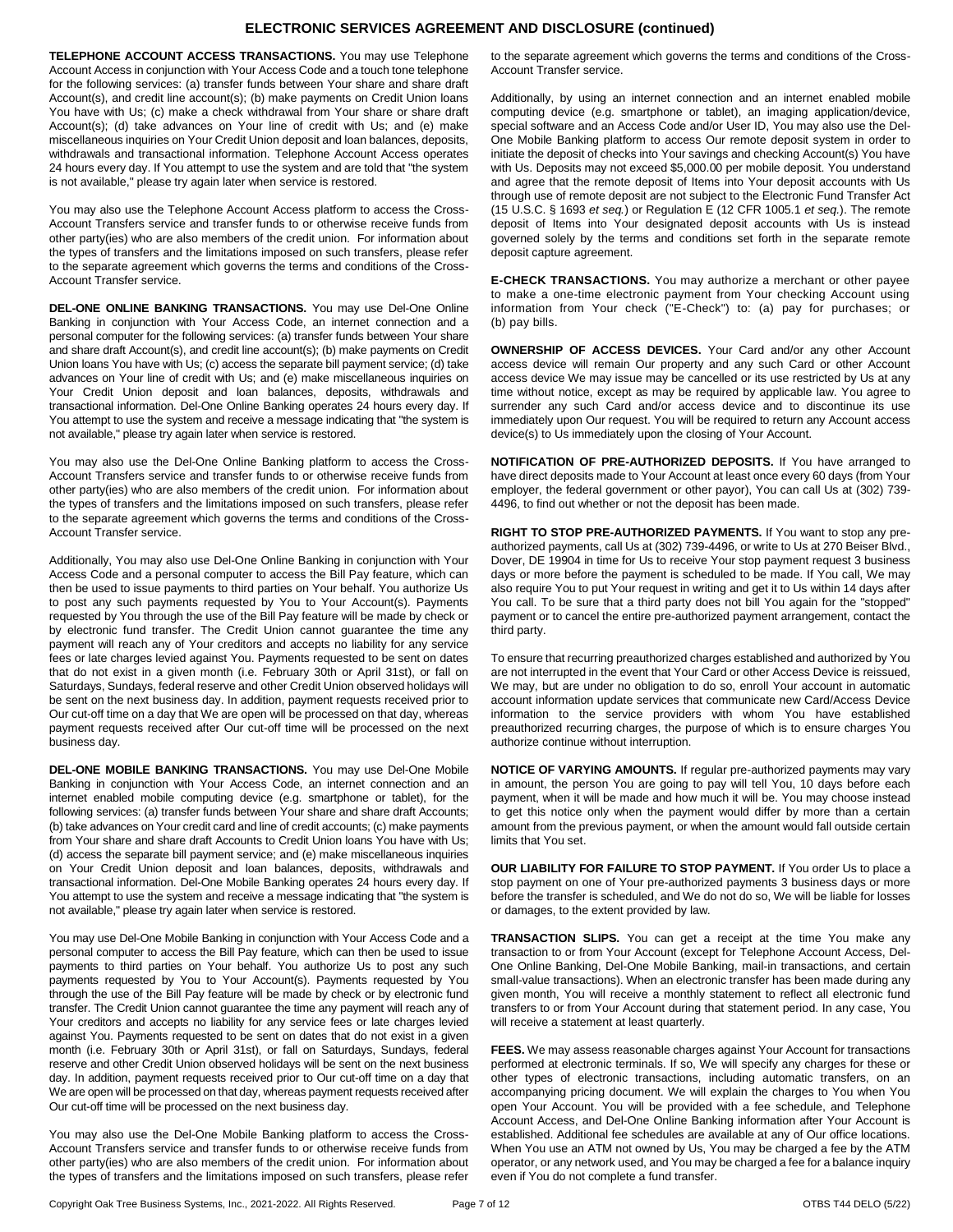## **ELECTRONIC SERVICES AGREEMENT AND DISCLOSURE (continued)**

**LIABILITY FOR FAILURE TO COMPLETE TRANSACTIONS.** If We do not properly complete a transaction to or from Your Account according to this Agreement, We will be liable for Your losses or damages. However, We will not be liable if: (a) Your Account does not contain enough available funds to make the transaction through no fault of Ours; (b) the ATM where You are making the transfer does not have enough cash; (c) the terminal was not working properly and You knew about the breakdown when You started the transaction; (d) circumstances beyond Our control prevent the transaction despite reasonable precautions that We have taken; (e) Your Card is retrieved or retained by an ATM; (f) Your Card or PIN has been reported lost or stolen and We have blocked the Account; (g) the money in Your Account is subject to legal process or other claim; (h) there are other lawful exceptions established by Us and You are given proper advance notice of them; (i) You exceed any limits on Your Account: and (j) the VISA network does not allow the transaction to proceed due to anti-fraud or similar consumer protections employed by that network.

**LIABILITY FOR UNAUTHORIZED USE.** Telephone Us at once at (302) 739-4496, or write to Us at 270 Beiser Blvd., Dover, DE 19904 if You believe Your Card or PIN have been lost or stolen or if You believe that an electronic fund transfer has been made without Your permission using information from Your check. Telephoning is the best way of keeping Your possible losses down. You could lose all of the money in Your Account (plus Your maximum overdraft line of credit, if applicable).

If You tell Us within 2 business days after You learn of the loss or theft of Your Card or PIN, You can lose no more than \$50.00 if someone uses Your Card or PIN without Your permission.

If You fail to tell Us within 2 business days after You learn of the loss or theft of Your Card or PIN and We can prove that We could have stopped someone from using Your Card or PIN without Your permission if You had told Us, then You could lose as much as \$500.00.

Also, if Your statement shows transfers that You did not make, including those made by Card, PIN or other means, You will tell Us at once. If You do not tell Us within 60 days after the statement was mailed to You, You may not get back any money You lost after the 60 days if We can prove that We could have stopped someone from taking the money if You had told Us in time. If a valid reason (such as a long trip or hospital stay) keeps You from giving Us notice, We will extend the time periods.

**Exception:** You will have no liability for unauthorized use of Your Card as long as You report the loss or theft of Your Card within 2 business days. **These exceptions do not apply to: (a) transactions that originate at an ATM; or (b) transactions that originate from Your negligence; or (c) transactions that originate from Your fraudulent use of Your Card; or (d) transactions processed through non-VISA networks without cardholder PIN validation.**

**IN CASE OF ERRORS OR IF YOU HAVE QUESTIONS ABOUT ELECTRONIC TRANSFERS.** Telephone Us at (302) 739-4496, or write to Us at 270 Beiser Blvd., Dover, DE 19904 as soon as You can, if You think Your statement or receipt is wrong or if You need more information about a transaction listed on the statement or receipt. We must hear from You no later than 60 days after We send You the first statement on which the problem or error appeared.

- (1) Tell Us Your name and Account number.
- (2) Describe the error or the transfer You are unsure about, and explain as clearly as You can why You believe it is an error or why You need more information.
- (3) Tell Us the dollar amount of the suspected error.

If You tell Us orally, We may require that You send Us Your complaint or question in writing within 10 business days.

We will determine whether an error occurred within 10 business days after We hear from You and will correct any error promptly. If We need more time, however, We may take up to 45 days to investigate Your complaint or question. If We decide to do this, We will credit Your account within 10 business days for the amount You think is in error, so that You will have the use of the money during the time it takes Us to complete Our investigation. If We ask You to put Your complaint or question in writing and We do not receive it within 10 business days, We may not credit Your account.

For errors involving new accounts, point-of-sale, or foreign-initiated transactions, We may take up to 90 days to investigate Your complaint or question. For new accounts, We may take up to 20 business days to credit Your account for the amount You think is in error.

We will tell You the results within 3 business days after completing Our investigation. If We decide that there was no error, We will send You a written explanation. You may ask for copies of the documents that We used in Our investigation.

**UNAUTHORIZED TRANSFERS.** To report a lost or stolen Card, PIN, Access Code or any combination thereof, You will call Us at (302) 739-4496. You may also report the loss of a Card, PIN, Access Code or any combination thereof, by writing to Us at 270 Beiser Blvd., Dover, DE 19904. You should also call the number or write to the address listed above if You believe a transfer has been made using the information from Your check without Your permission.

**FOREIGN TRANSACTIONS.** For transactions initiated in foreign countries and foreign currencies, the exchange rate between the transaction currency and the billing currency (U.S. Dollars) will be: (a) a rate selected by VISA from the range of rates available in wholesale currency markets for the applicable central processing date, which rate may vary from the rate VISA itself receives; or (b) the government-mandated rate in effect for the applicable central processing date. For transactions that are initiated in a foreign currency, You will be charged 1.00% of the final settlement amount. For transactions occurring in foreign countries and initiated in U.S. Dollars, You will be charged 1.00% of the final settlement amount. Transactions initiated via the internet with merchants or other parties located outside of the United States of America are deemed to occur in the foreign country where the merchant or other party is located.

**DISCLOSURE OF ACCOUNT INFORMATION.** We may disclose information to third parties about Your Account or transfers You make: (1) when it is necessary to complete an electronic transaction; or (2) in order to verify the existence and conditions of Your Account for a third party such as a credit bureau or merchant; or (3) in order to comply with a government agency or court order, or any legal process; or (4) if You give Us written permission.

**TERMINATION.** We may terminate Your right to use Your Card, PIN or Access Code, or cancel this Agreement at any time upon written notice. You may request termination of these services in writing.

**CHANGE IN TERMS.** We may change the terms and charges for the services shown in this Agreement and may amend this Agreement from time to time upon proper notice to You.

**GOVERNING LAW. This** Agreement is controlled and governed by the laws of the State of Delaware, except to the extent that such laws are inconsistent with controlling federal law.

#### **FUNDS AVAILABILITY POLICY DISCLOSURE**

#### **EXCEPT FOR CHECKS DRAWN ON FOREIGN BANKS IN FOREIGN COUNTRIES, THIS DISCLOSURE DESCRIBES YOUR ABILITY TO WITHDRAW FUNDS FROM TRANSACTION ACCOUNTS AT DEL-ONE FEDERAL CREDIT UNION. YOU SHOULD ALSO REFER TO THE SECTION OF THESE AGREEMENTS AND DISCLOSURES THAT DESCRIBES THE DETAILS OF YOUR SPECIFIC ACCOUNT TYPE FOR ADDITIONAL INFORMATION.**

**Your Ability to Withdraw Funds.** Our general policy is to make funds from Your cash and check deposits available to You on the 1st business day after the day We receive Your deposit. Electronic direct deposits will be available on the day We receive the deposit. Once they are available, You can withdraw the funds in cash and We will use the funds to pay checks that You have written.

**Determining the Availability of a Deposit.** For determining the availability of Your deposits, every day is a business day except Saturdays, Sundays, and Federal holidays.

If You make a deposit prior to closing on a business day that We are open, We will consider that day to be the day of Your deposit. However, if You make a deposit

after closing or on a day We are not open, We will consider that the deposit was made on the next business day We are open.

**Longer Delays May Apply.** In some cases, We will not make all of the funds that You deposit by check available to You on the 1st business day after the day We receive Your deposit. Depending on the type of check that You deposit, funds may not be available until the 2nd business day after the day of Your deposit. The first \$225.00 of Your deposits, will be available on the first business day after the day of Your deposit.

If We are not going to make all of the funds from Your deposit available on the day We receive Your deposit, We will notify You at the time You make Your deposit. We will also tell You when the funds will be available. If Your deposit is not made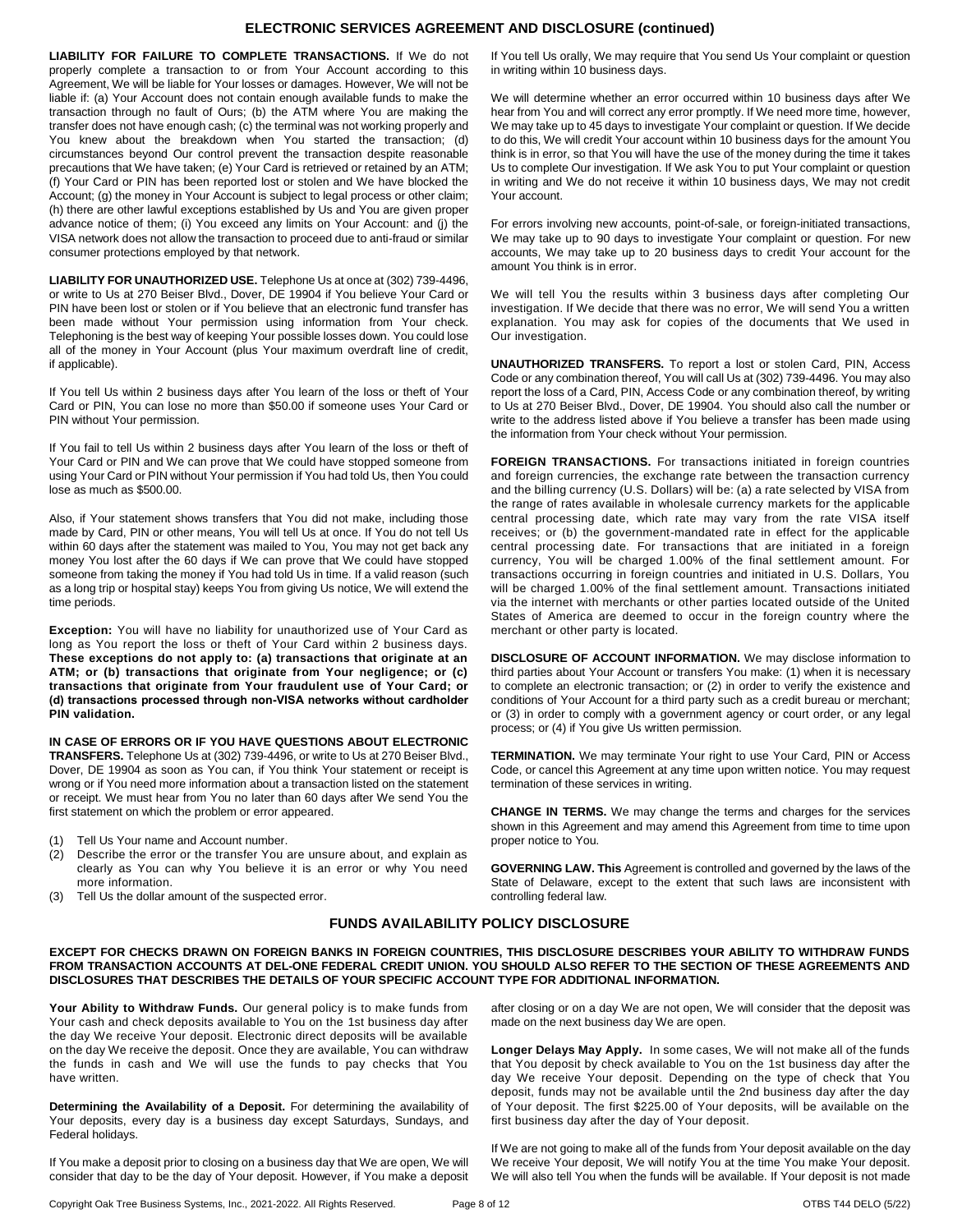## **FUNDS AVAILABILITY POLICY DISCLOSURE (continued)**

directly to one of Our employees, or if We decide to take this action after You have left the premises, We will mail You the notice by the business day after We receive Your deposit.

If You will need the funds from a deposit right away, You should ask Us when the funds will be available.

In addition, funds You deposit by check may be delayed for a longer period under the following circumstances:

- We believe a check You deposit will not be paid.
- You deposit checks totaling more than \$5,525.00 on any one day.
- You redeposit a check that has been returned unpaid.
- You have overdrawn Your account repeatedly in the last six months.
- There is an emergency, such as failure of computer or communications equipment.

We will notify You if We delay Your ability to withdraw funds for any of these reasons, and We will tell You when the funds will be available. They will generally be available no later than the 7th business day after the day of Your deposit.

**Special Rules for New Accounts.** If You are a new member, the following special rules will apply during the first 30-days Your Account is open. Funds from electronic direct deposits to Your Account will be available on the day We receive the deposit. Funds from deposits of cash, wire transfers, and the first \$5,525.00 of a day's total deposits of cashier's, certified, teller's, traveler's, and federal, state and local government checks will be available on the 1st business day after the day of Your deposit if the deposit meets certain conditions. For example, the checks must be payable to You. The excess over \$5,525.00 will be available on the 7th business day after the day of Your deposit. If Your deposit of these checks (other than a U.S. Treasury check) is not made in person to one of Our employees, the first \$5,525.00 will not be available until the 2nd business day after the day of

Your deposit. Funds from all other check deposits will be available on the 7th business day after the day of Your deposit.

**Holds on Other Funds.** If We cash a check for You that is drawn on another institution, We may withhold the availability of a corresponding amount of funds that are already in Your Account. Those funds will be available to You at the time that the funds from the check We cashed for You would have been available if You had deposited it. If We accept for deposit a check that is drawn on another institution, We may make funds from the deposit available for withdrawal immediately but delay Your availability to withdraw a corresponding amount of funds that You have on deposit in another account with Us. The funds in the other account would then not be available for withdrawal until the time periods that are described elsewhere in this policy for the type of check that You deposited.

**ATM Deposits.** For deposits made at Automated Teller Machines (ATMs) owned and operated by the Credit Union, deposits will become available on the 2nd business day after the day of Your deposit. U.S. Treasury checks will be available on the 1st business day after the day of Your deposit. For deposits made at ATMs not owned and operated by the Credit Union, deposits will become available for withdrawal on the 2nd business day following the day of deposit. All ATMs that We own or operate are identified as Our machines.

**Location of Check Endorsements.** Federal law requires all check endorsements to be in the first 1-1/2 inches of the trailing edge of the back of the check. The trailing edge is opposite the left side of the face of the check, the side of the check just behind Our address. You will be responsible for any costs incurred by Us due to delays in returning checks deposited into Your Account that do not comply with the endorsement standards.

**Dividend Payment Policy.** See the Account Disclosures section in these Agreements and Disclosures for Our policy on the payment of dividends.

## **WIRE TRANSFER AGREEMENT**

**THESE ARE THE TERMS AND CONDITIONS WHENEVER YOU REQUEST A WIRE TRANSFER OF FUNDS FROM YOUR ACCOUNT(S) WITH US BASED UPON YOUR ORAL OR WRITTEN REQUEST. WE WILL PROVIDE WIRE TRANSFER SERVICES AS A MEANS TO INITIATE DOMESTIC TRANSFERS FOR YOU, SUBJECT TO THE TERMS OF THIS AGREEMENT, WHICH YOU AGREED TO BY SIGNING YOUR APPLICATION FOR MEMBERSHIP WITH US AT THE TIME THAT YOUR ACCOUNT WAS ESTABLISHED.**

This Wire Transfer Agreement applies to wire transfers that are not "Remittance Transfers" as defined in the Electronic Fund Transfer Act (15 U.S.C. 1693o-1) and Regulation E, Subpart B (12 CFR 1005.30 *et seq.*).

We are authorized to charge Your Account for the payment of wire transfer requests. If more than one Account(s) is designated, We may charge any of the designated Accounts unless You give Us specific written directions otherwise. Your transfer requests may involve the transfer of funds from any of Your designated Accounts with Us to another Account You have with Us, to any other financial institution, or to a third party or Account of a third party maintained with Us or any other financial institution. There are no restrictions or limitations on the amounts which may be ordered or requested, or on the location or address of the beneficiary of a transfer unless You give Us written instructions to the contrary.

The party(ies) named in Your Application for membership are the Authorized Persons who may issue payment orders to Us for the initiation of wire transfers or to receive telephone calls from Us, in accordance with this Agreement, for the purpose of confirming payment orders for the initiation of wire transfers which have been transmitted to Us under this Agreement for any Account designated in Your Application for membership. For confirmation purposes, We may call any party designated in Your Application for membership. If more than one Authorized Person is named, any one of them may issue payment orders on any designated Account.

Wire transfer requests must be given to Us in compliance with Our cut-off hours as established from time to time by Us. We are not responsible for the accuracy of a routing number which You supply verbally and which is contained in Your wire transfer request. Wire transfer requests received by Us after Our cut-off hours may be treated as if received on the following business day.

We have no obligation to accept or execute any wire transfer request. We will provide You telephonic notice of rejection. If We are unable to reach You by telephone, We may at Our option give You notice of rejection in writing.

If We accept a wire transfer request consistent with this Agreement, You agree that any such transfer requests which We receive are effective as Your transfer request, whether or not authorized.

You will have no right to cancel or amend a payment order to initiate a wire transfer after We receive it. We will make a reasonable effort to act on a cancellation or amendment of a payment order made by You prior to the time that We execute such payment order, but We have no liability if Your cancellation or amendment is ineffective.

You agree to re-execute this Agreement or to execute a new agreement if changes are necessary. Your Application for membership designates any Account which may be charged in relation to wire transfer requests. All parties which You have authorized to issue wire transfer requests or to receive telephonic confirmations from Us are identified in Your Application for membership. All modifications or additions to Your Application for membership must be in writing.

You agree to pay Us the amount of any transfer request which We transmit pursuant to this Agreement when We execute a payment order to carry out Your wire transfer request. You will not make any wire transfer request which would cause You to exceed the available balance in the Account designated to pay the transfer request. If a payment order is executed which creates an overdraft, with or without Our prior consent, You agree to pay Us the overdraft amount and any overdraft fee immediately upon Our demand. We have the right to set-off the amount of any overdraft against the balance in any of Your Accounts with Us and We may exercise any rights We have under any agreements which grant Us security for the payment of Your liabilities or obligations to Us.

You understand and agree that the payment of a wire transfer request may be made by Us or any other financial institution used to carry out the transfer request on the basis of an identifying or Account number which You have provided for a beneficiary, even if the number identifies a person different from Your intended beneficiary. You also understand and agree that We or any other financial institution used to carry out a transfer request, may rely on the identifying number of the intermediary or beneficiary's financial institution which You have provided as the proper identification of the intermediary or beneficiary's financial institution, even if the number identifies a financial institution different from the one You intended to identify. We or any other financial institution are not responsible for determining whether any identifying or Account numbers You have provided to initiate a wire transfer are accurate. You will be liable to Us for the amount of any transfer request even if payment of the transfer request is made to a person different from the named beneficiary based upon the beneficiary's identifying or Account number provided by You or payment of the transfer request is made to a financial institution different from the one identified by name based on the identifying number which You have provided to Us.

You agree to examine any statement or confirmation which We send You and to notify Us within 30 days after the mailing date on any statement or confirmation,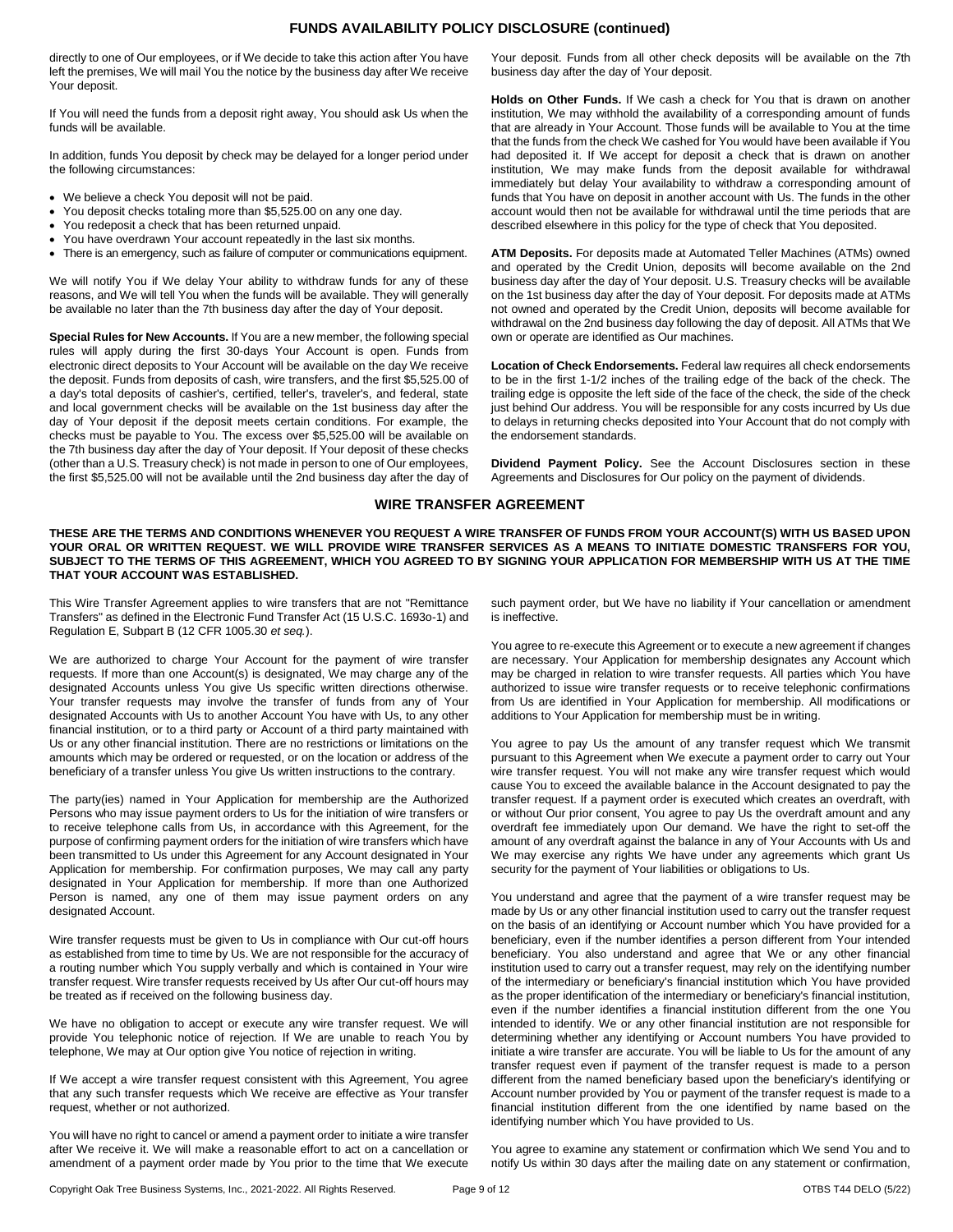## **WIRE TRANSFER AGREEMENT (continued)**

of any discrepancy or error. If You fail to notify Us of any discrepancy or error within the required time period, You agree that We are not liable to pay interest or reimburse You for any discrepancy or error in relation to a transfer request described in such statement or confirmation.

You and the Credit Union agree that the following specified security procedures represent a commercially reasonable method of providing security against unauthorized payment orders: (a) Only individuals named in Your Application for membership shall issue wire transfer requests to Us; and (b) We reserve the right to telephonically contact any individual named in Your Application for membership for the purpose of confirming a transfer request, regardless of amount, although We have no obligation to do so. If We cannot obtain a confirmation satisfactory to Us, then We reserve the right to refuse to honor any wire transfer request.

We have no responsibility to verify the identity of any party identifying themselves as an individual authorized to receive a telephonic confirmation of any wire transfer request, other than to verify that the name given by such party corresponds to a party named in Your Application for membership. If, for any reason, We are not satisfied that a wire transfer request was issued by an authorized party or confirmed by an authorized party, We may refuse to execute the transfer request. If We do so, We shall not incur any liability of any nature. You agree to prevent disclosure, other than on a need-to-know basis, of any of the aspects of the security procedures which You have agreed to with Us. You will notify Us immediately if You believe the confidentiality of the security procedures has been compromised and You shall act to prevent the security procedures from being further compromised.

We have no liability of any nature for delays or mistakes, provided We act in good faith and with reasonable care. We are not responsible for delays or mistakes caused by other parties through whom We transmit funds whether such other parties were selected by You or Us. We are not required to make a wire transfer on the day a wire transfer request is received, unless the wire transfer request is received within a reasonable time before any cut-off hour We have established. We will generally use the funds transfer system, but We may use any means and routes that We, in Our sole discretion, consider suitable for the transmission of funds.

You agree that We have no liability and are not responsible for any delay or failure to transfer any amount specified in any wire transfer request

because of rules, regulations, or policies of the Federal Reserve Board which limits, in the aggregate, the amount We can transfer from time to time during any business day, provided, however, that We will promptly notify You of any such failure or delay and will effectuate the transfer as soon as is reasonably possible.

We shall have no liability whatsoever for any special, consequential, punitive, or indirect loss or damage suffered by You in connection with services offered by Us which are subject to this Agreement, regardless of whether We know or should have known such damages might be incurred. We have no responsibility for any attorneys' fees that You might incur.

We may terminate this Agreement at any time by giving written or oral notice to You. Unless We terminate this Agreement, the Agreement shall remain in effect until We receive written notice of termination from You and have been afforded a reasonable opportunity to act on Your termination notice. You may not assign this Agreement to any other party.

This Agreement is governed by the provisions of Regulation J, 12 CFR Part 210, Subpart B, including the Appendices, to the extent that any wire transfer request is carried out. Terms which are not defined in this Agreement shall have the same meaning as defined in the Uniform Commercial Code Article 4A. This Agreement is also subject to all applicable Operating Circulars of the Federal Reserve Bank in the district in which We are located and any other applicable provisions of federal or state law. To the extent that Regulation J does not apply to this Agreement, this Agreement shall be governed by the laws of the state in which We are chartered.

We may amend this Agreement, from time to time, by sending You a copy of any amendment at least 30 days prior to its effective date. This Agreement may also be amended by a writing signed by You and Us. No representation or statement not expressly contained in this Agreement or in any amendment shall be binding upon You or Us.

If any provision of this Agreement is prohibited by applicable law, such prohibition shall apply only to that provision and all other provisions of the Agreement shall remain in full force and effect.

# **THE REMAINDER OF THIS PAGE INTENTIONALLY LEFT BLANK**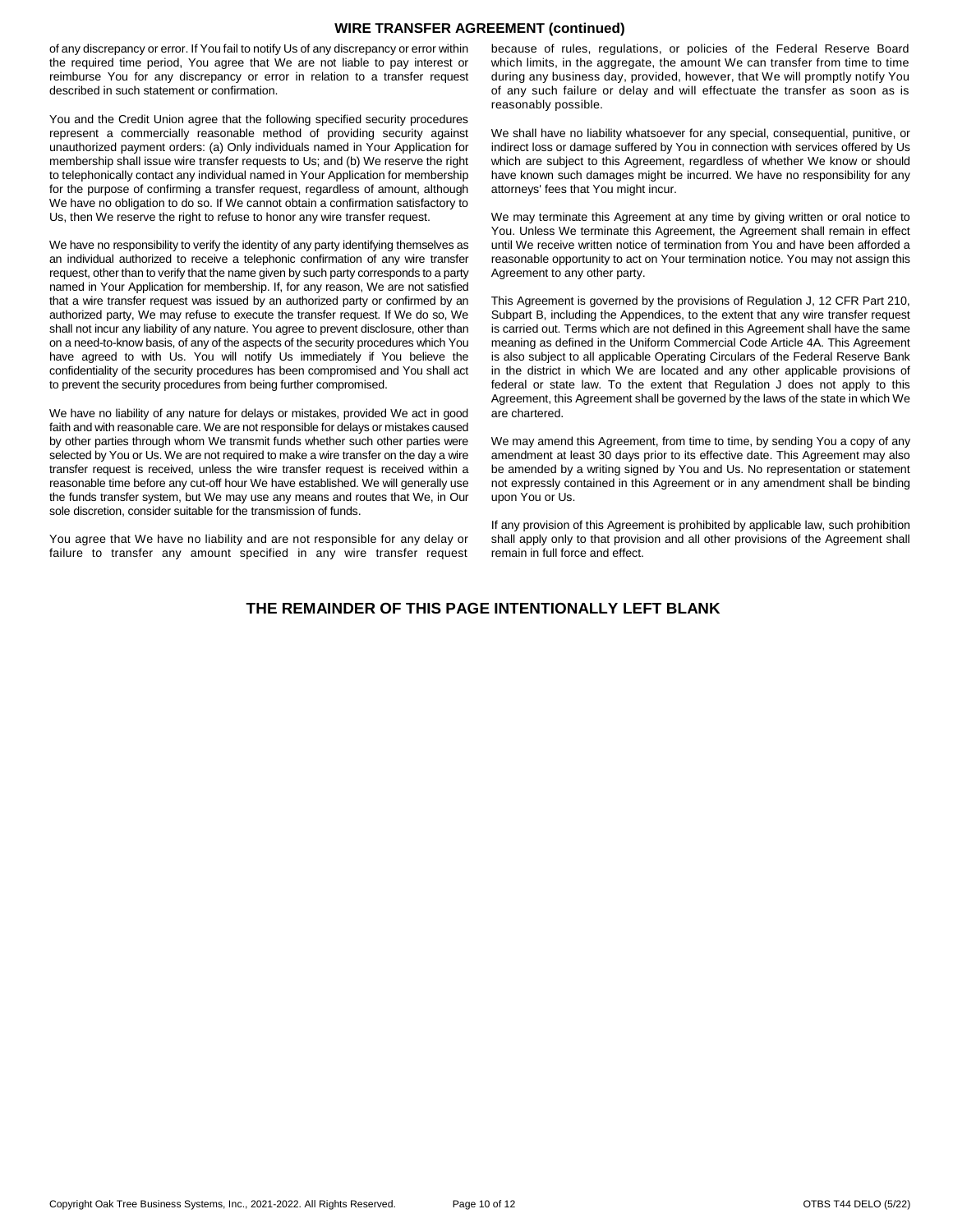# **PRIVACY POLICY DISCLOSURE**

| <b>FACTS</b>                                                                                                                                                                                | WHAT DOES THE DEL-ONE FEDERAL CREDIT UNION<br>DO WITH YOUR PERSONAL INFORMATION?                                                                                                                                                                                                                                              |                              |                                    |
|---------------------------------------------------------------------------------------------------------------------------------------------------------------------------------------------|-------------------------------------------------------------------------------------------------------------------------------------------------------------------------------------------------------------------------------------------------------------------------------------------------------------------------------|------------------------------|------------------------------------|
| Why?                                                                                                                                                                                        | Financial companies choose how they share Your personal information. Federal law gives consumers the right<br>to limit some but not all sharing. Federal law also requires Us to tell You how We collect, share, and protect<br>Your personal information. Please read this notice carefully to understand what We do.        |                              |                                    |
| <b>What?</b>                                                                                                                                                                                | The types of personal information We collect and share depend on the product or service You have with Us.<br>This information can include:                                                                                                                                                                                    |                              |                                    |
|                                                                                                                                                                                             | Social Security number and income<br>$\bullet$                                                                                                                                                                                                                                                                                |                              |                                    |
|                                                                                                                                                                                             | account balances and credit history<br>$\bullet$                                                                                                                                                                                                                                                                              |                              |                                    |
|                                                                                                                                                                                             | payment history and credit scores<br>٠                                                                                                                                                                                                                                                                                        |                              |                                    |
| How?                                                                                                                                                                                        | All financial companies need to share customers' personal information to run their everyday business. In the<br>section below, We list the reasons financial companies can share their customers' personal information, the<br>reasons Del-One Federal Credit Union chooses to share, and whether You can limit this sharing. |                              |                                    |
|                                                                                                                                                                                             | Reasons We can share Your personal information                                                                                                                                                                                                                                                                                | Does the Credit Union share? | <b>Can You limit this sharing?</b> |
| For Our everyday business purposes - such as to<br>process Your transactions, maintain Your Account(s),<br>respond to court orders and legal investigations, or<br>report to credit bureaus |                                                                                                                                                                                                                                                                                                                               | <b>YES</b>                   | <b>NO</b>                          |
| For Our marketing purposes - to offer Our products<br>and services to You                                                                                                                   |                                                                                                                                                                                                                                                                                                                               | <b>YES</b>                   | <b>NO</b>                          |
| For joint marketing with other financial companies                                                                                                                                          |                                                                                                                                                                                                                                                                                                                               | <b>YES</b>                   | <b>YES</b>                         |
| For Our affiliates' everyday business purposes -<br>information about Your transactions and experiences                                                                                     |                                                                                                                                                                                                                                                                                                                               | <b>NO</b>                    | <b>WE DON'T SHARE</b>              |
| For Our affiliates' everyday business purposes -<br>information about Your creditworthiness                                                                                                 |                                                                                                                                                                                                                                                                                                                               | <b>NO</b>                    | <b>WE DON'T SHARE</b>              |
| For non-affiliates to market to You                                                                                                                                                         |                                                                                                                                                                                                                                                                                                                               | <b>NO</b>                    | <b>WE DON'T SHARE</b>              |
| <b>To limit</b><br>Our<br>sharing                                                                                                                                                           | Call (302) 739-4496 - Our menu will prompt You through Your choice(s)<br>$\bullet$<br>Visit Us online at www.Del-One.org<br>$\bullet$                                                                                                                                                                                         |                              |                                    |
|                                                                                                                                                                                             | Please note:                                                                                                                                                                                                                                                                                                                  |                              |                                    |
|                                                                                                                                                                                             | If You are a new member, We can begin sharing Your information 30 days from the date We sent this notice.<br>When You are no longer Our member, We continue to share Your information as described in this notice.                                                                                                            |                              |                                    |
|                                                                                                                                                                                             | However, You can contact Us at any time to limit Our sharing.                                                                                                                                                                                                                                                                 |                              |                                    |
| <b>Questions?</b>                                                                                                                                                                           | Call (302) 739-4496                                                                                                                                                                                                                                                                                                           |                              |                                    |

## Copyright Oak Tree Business Systems, Inc., 2021-2022. All Rights Reserved. Page 11 of 12 OTBS T44 DELO (5/22)